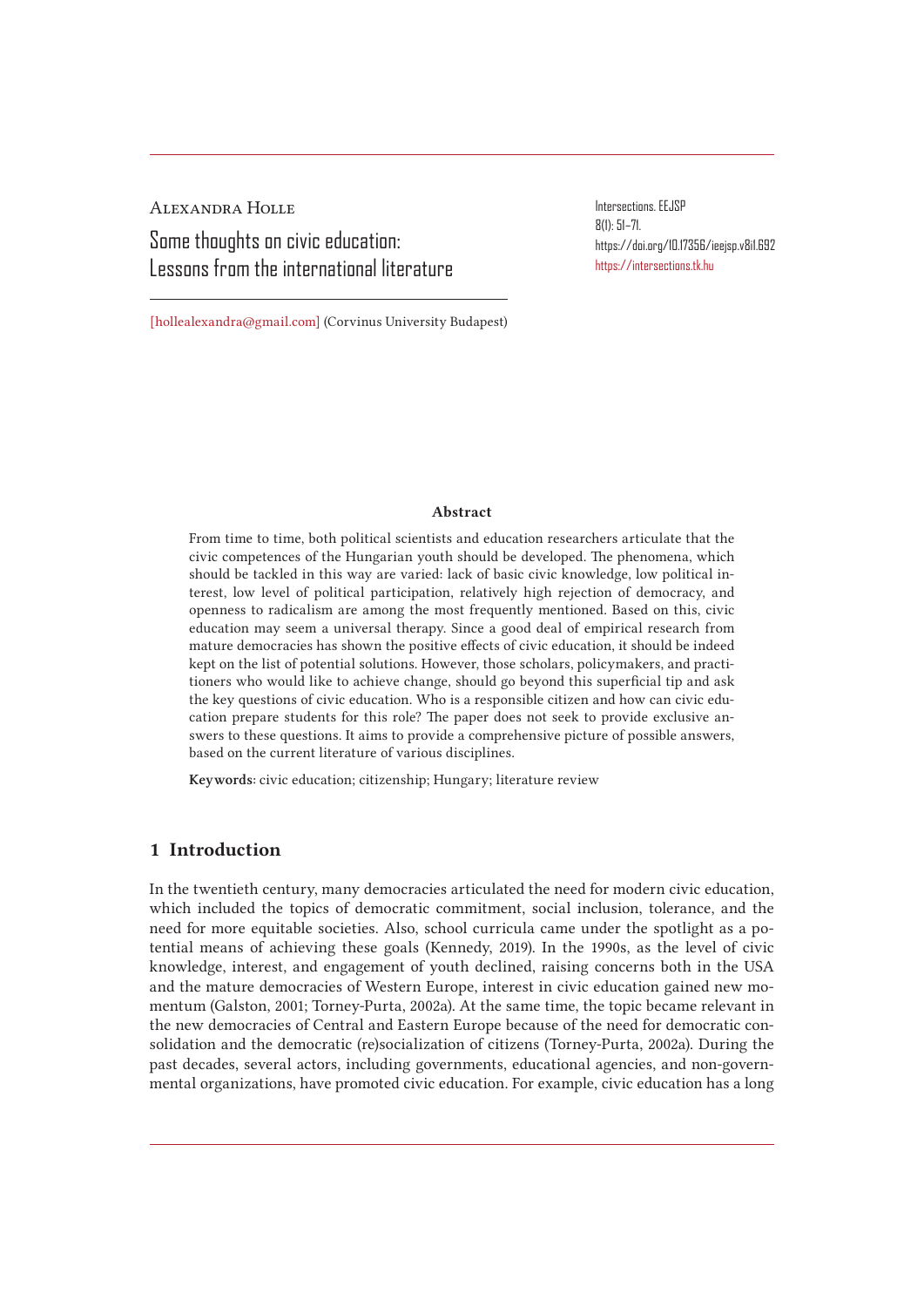tradition in the United States, and an especially rich literature deals with the country's experiences from various angles. Further often-discussed examples include the German model – which is based on the more-than-40-year-old Beutelsbach Consensus – and the famous Crick Report from 1998, which set out a vision for citizenship education in England. Also, the European Union has prioritized civic education several times in the past decades. For example, the European Commission defined active citizenship as one of the four aims of education in 2001, and the European Parliament and the Council listed social and civic competences among the eight key competences for lifelong learning in a 2006 recommendation. Civic education became a leading theme at the beginning of 2015, after the terrorist attacks in Paris and Copenhagen. As a result of the events, the ministers responsible for education issued a joint statement (Paris Declaration, 2015) stressing that education has a key role to play in communicating shared values and in educating young people to be responsible, open, active and tolerant citizens. A year later, a follow-up report showed that while most Western and Southern European Member States had made some policy responses since the Declaration was adopted, this was less common in Central and Eastern Europe (Eurydice, 2016).

Despite decades of general interest in school-based civic education, the field was relatively neglected in empirical political science between the 1960s and 1990s, mainly due to an American study (Campbell, 2019). Langton and Jennings (1968) examined the effects of civics courses on a broad range of civic outcomes; their results suggested that such courses only have a marginal effect or do not have an effect at all. The 1998 US study by Niemi and Junn brought a turnaround as, unlike the study by Langton and Jennings (1968), it found positive effects. Also, an international civic education study was launched in this period. The International Association for the Evaluation of Educational Achievement has so far organized three waves of data collection: in 2001 (Torney-Purta et al., 2001), in 2009 (Schulz et al., 2010), and in 2016 (Schulz et al., 2017), which have served as the basis for several empirical studies since then. Despite this growing scholarly interest in civic education, no mature messages can be articulated regarding this field. The reasons are manifold. First, the aims of civic education will always be debated due to their political, value-laden character. Even though this is an irresolvable issue, scholars of civic education should be more conscious and more explicit about their standpoints in this debate. In several empirical studies there is no reference to the competing views of citizenship and the authors' normative position. This makes it hard to link the theoretical viewpoints and the empirical results. Second, the exact aims of civic education have to be redefined from time to time, also in line with a given approach, as they are not only value laden, but also context dependent. As the context changes, so do the ends and means of civic education. Third, the study of civic education is a truly interdisciplinary field and involves scholars of political science, sociology, education research, psychology, and economics. Even though there have been some remarkable attempts (e.g. Mouritsen & Jaeger, 2018; Print & Lange, 2013) not to lose sight of this interdisciplinary character and to address the most important questions associated with civic education in their complexity, this is not the general approach. With this in mind, it is not hard to imagine how confused practitioners who are given the task of educating future citizens can be, and why it can be an easier option for many of them to ignore civic education entirely.

In Hungary, there are several phenomena which inspire people to support civic education, especially when youth are considered. It is conventional wisdom that young people are alienated and disengaged from the world of politics. They opt out of traditional forms of participation, but this trend is not coupled with an involvement in new forms of participation.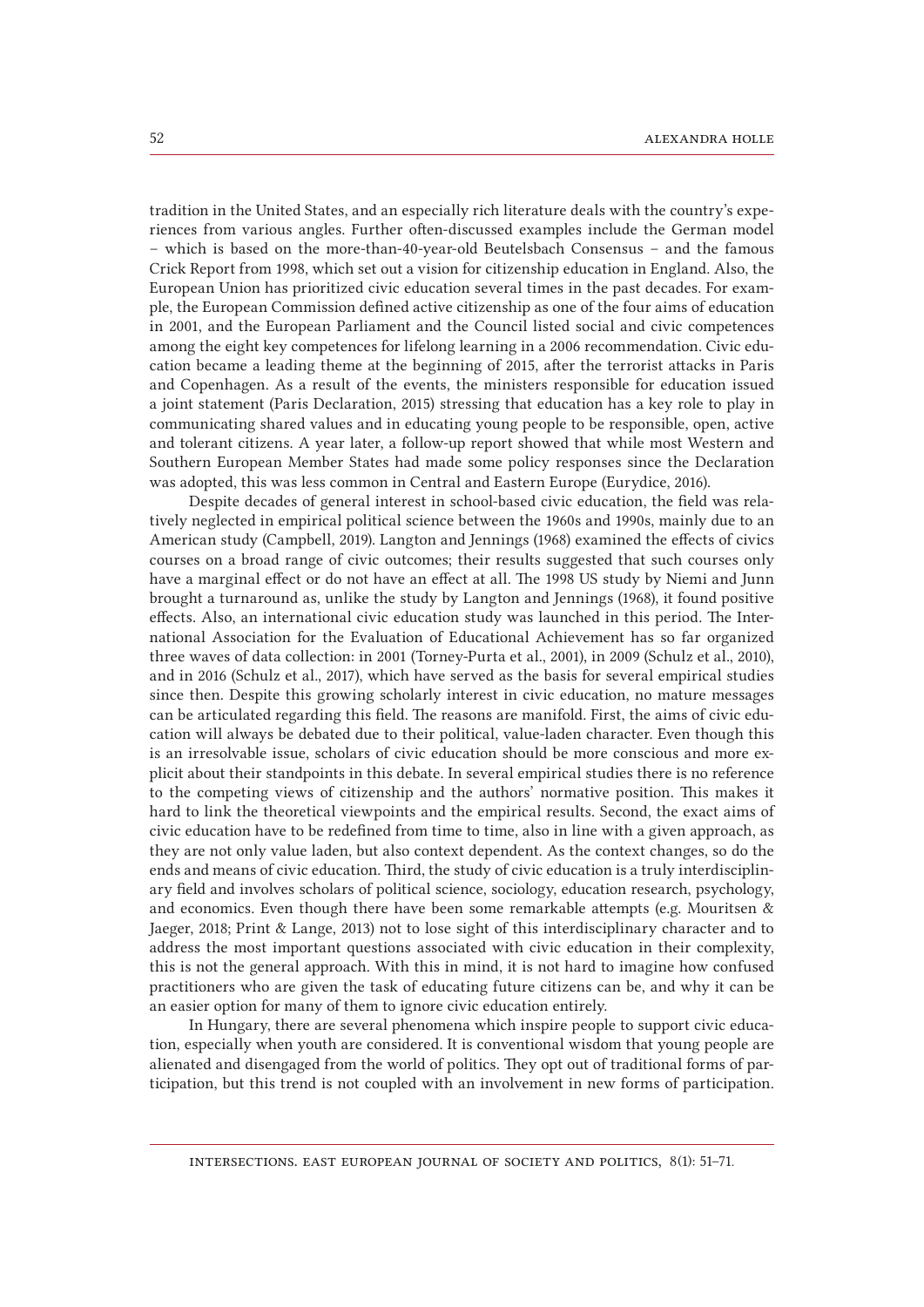The level of passivity of Hungarian youth is striking, even within the post-socialist country bloc (Kovacic & Dolenec, 2018). Moreover, studies show that skepticism about democracy is widespread (Szabó & Székely, 2016), and many young people are open to anti-democratic, radical voices (Oross & Szabó, 2019; Sik, 2017). What is more, university students with democratic attitudes are politically less engaged than university students that have an authoritarian attitude (Kovács, Oross & Szabó, 2017). Many scholars who have examined these various phenomena conclude that there is a need to develop the civic competences of young Hungarians and civic education should be fostered. Nonetheless, studies about civic education are quite rare in the field of social sciences. What is known, based on the few pieces of research, is that no educational ministries have prioritized or implemented meaningful civic education since the regime change (Hunyadi & Wessenauer, 2016) and school-based civic education has been empty and dysfunctional since then (Csákó, 2009; *Iskola és Társadalom*, 2017; Szabó, 2009). Although this statement is very important, at best it is good only for self-flagellation if no further suggestions accompany it concerning how the situation could be improved. Given the current state of research on civic education, there is a long way to go before we can arrive at policy recommendations. However, a step forward can be taken: some lessons can be drawn from the international scholarly discourse on civic education for a Hungarian audience. This study is designed according to this goal and has two objectives. First, to highlight some important issues regarding civic education and through this to fertilize discussion among academics. In some cases, it arrives at provisional conclusions that are open to scholarly debate. In other cases, it just formulates questions, hoping they will attract academics to contribute to this field of research. Second, the study is written to attract the attention of teachers and seeks to highlight a range of theoretical and practical issues from more disciplines, hoping that these will provide input for their work. It was emphasized earlier that civic education research has an interdisciplinary character, but reviewing all the relevant research fields is beyond the scope of this article. Mostly, it is the perspectives of psychological research that are missing (for such contributions, please see, e.g., Borgida, Federico & Sullivan, 2009; Carretero, Haste & Bermudez, 2016; Pancer, 2015; Stevenson et al., 2015). In the review no guidelines will be given but rather the complexity and the challenging nature of this work will be shown. Hopefully, this will not deter practitioners but rather motivate them to find ways of implementing civic education that best suit them and the people who they are working with.

The paper proceeds as follows. In Section 2 the basic concepts of citizenship, civic education, and civic engagement are introduced. Section 3 briefly argues why schools ought to play a prominent role in civic education. In Section 4, different approaches to citizenship are presented and some implications for civic education are discussed. Next, empirical findings on the effects of civic education are summarized, and the role of teachers is also discussed. The paper finishes with a short conclusion.

### 2 Key concepts

*Citizenship* is an unavoidable notion when discussing civic education. Broadly, citizenship can be defined as membership in a political community characterized by rights and duties, which manifest in three dimensions: a legal, a political, and an identity dimension (Leydet, 2017). Thus citizenship is way more than a legal status – it also implies a broad set of virtues,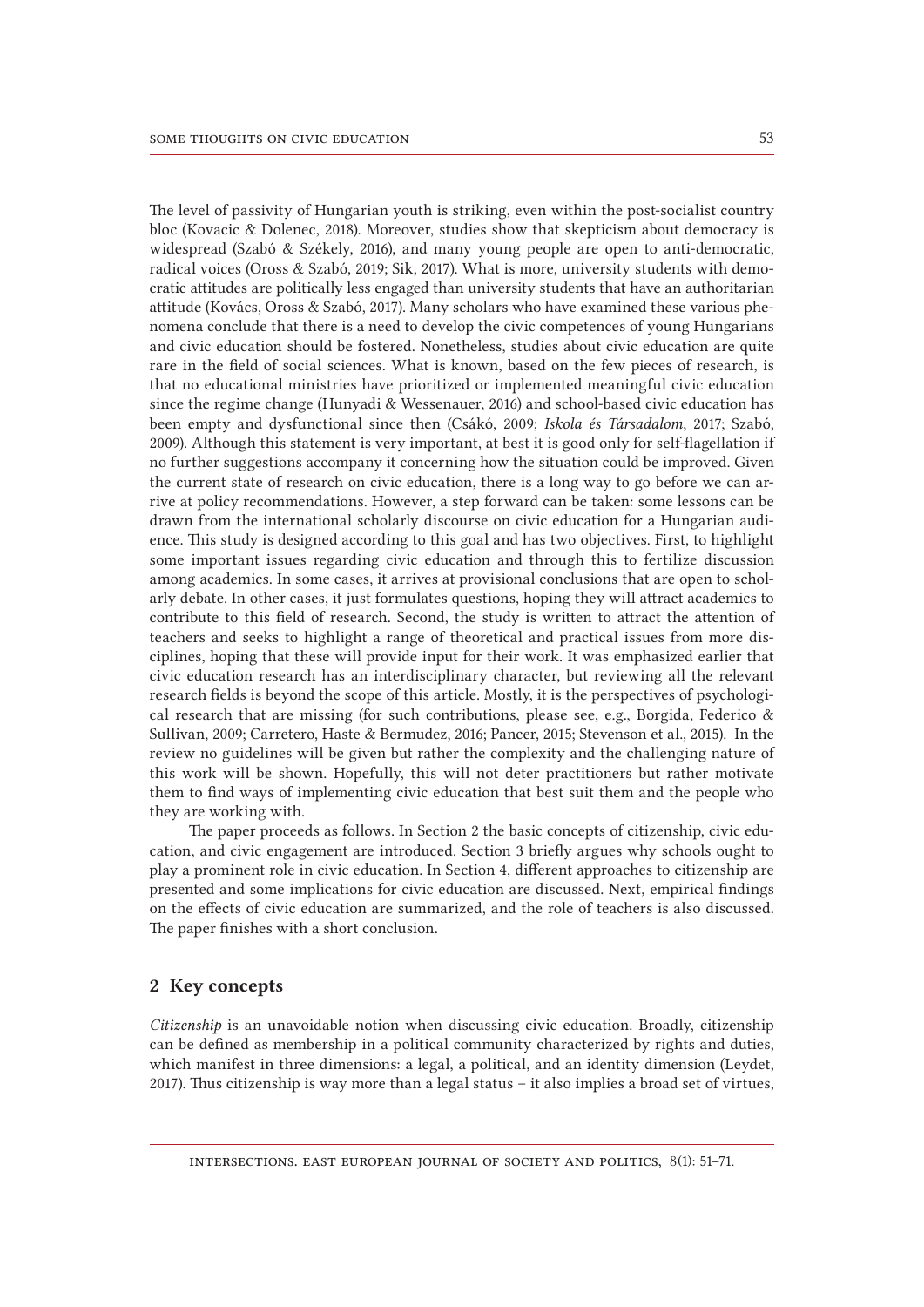attitudes, and behaviors. As Levinson (2014, p. 3) puts it, citizenship can be treated as 'a way of being in the world.' Such basic statements can be often found in the different discussions about citizenship, but after that, disputes and disagreements begin. How can the various dimensions of citizenship be defined? How important are these dimensions and how do they relate to each other? What are the appropriate normative standards of each of them? These are the questions around which the debates on the concept of citizenship unfold (Leydet, 2017), and the answers that are given to them define the good or responsible citizen.

Most definitions of *civic education* are developed within a democratic theoretical framework without making this explicit. However, as Kennedy (2019, p. 18) states, civic education 'is best seen as a political construction designed to serve the purposes of the nation state reflecting its values, its purposes and its priorities.' Some would surely criticize this definition because it focuses solely on nation states, but at the moment it is more important that it acknowledges that civic education can not only be democratic, but also authoritarian in nature. In a post-socialist context, it is worth admitting that civic education is not desirable per se, but only if it has a democratic character. This is especially so because many scholars argue (e.g. Csákó, 2009; *Iskola és Társadalom*, 2017) that civic education in Hungary is still failing due to the legacy of a non-democratic past. Such a legacy might include the fear of indoctrination or the lack of understanding of democracy. Because of this, one could argue that the use of the terms 'education for democracy' or 'education for democratic citizenship' would be more precise, but the use of the term 'civic education,' which implicitly assumes democratic aims, is more common.

According to Scorza (2011, p. 232), 'civic education aims to promote and shape civic engagement by developing citizens' competencies (e.g., attitudes, skills, and knowledge) needed for participation in community, government, and politics.' In its broadest meaning, this is a lifelong process in which several actors are involved, intentionally or even deliberatively (Crittenden & Levine, 2016). Even though this paper concedes the complexity of this process, it intentionally focuses only on one part of it: school-based civic education. Section 3 argues why. It should also be mentioned that civic education not only has a socializing effect, preparing people for their roles in various communities, but also a potentially transformative capacity by equipping them with the competency to be able to think critically and act upon this (Peterson et al., 2016). Last, within the context of schools, civic education is used as an umbrella term as it can be implemented in numerous different ways, such as civics courses, active learning opportunities, overall school culture, and an open classroom climate.

*Civic engagement* is a central element of the practice of citizenship, and this term has framed the discussion about the topic in past decades. However, as Berger (2009) highlights, civic engagement has become a catch-all-term in the social science literature as it has been used by different disciplines to describe a wide variety of things – from social connectedness through membership in particular organizations such as sports clubs or churches to political activity. Even though the latter are imprints of an intrinsically pluralistic civic life and of the various ways that citizenship is practiced, the use of the umbrella term as an analytical concept is problematic. An overly broadly defined, vague, and imprecise concept can lead to misunderstandings and false conclusions about both the actual and desired levels of civic engagement. To overcome the problem, Berger proposes to drop the qualifier 'civic' entirely and replace the all-encompassing term with a set of more nuanced 'engagements': political, social, and moral. In all three cases, the author understands engagement as a combination of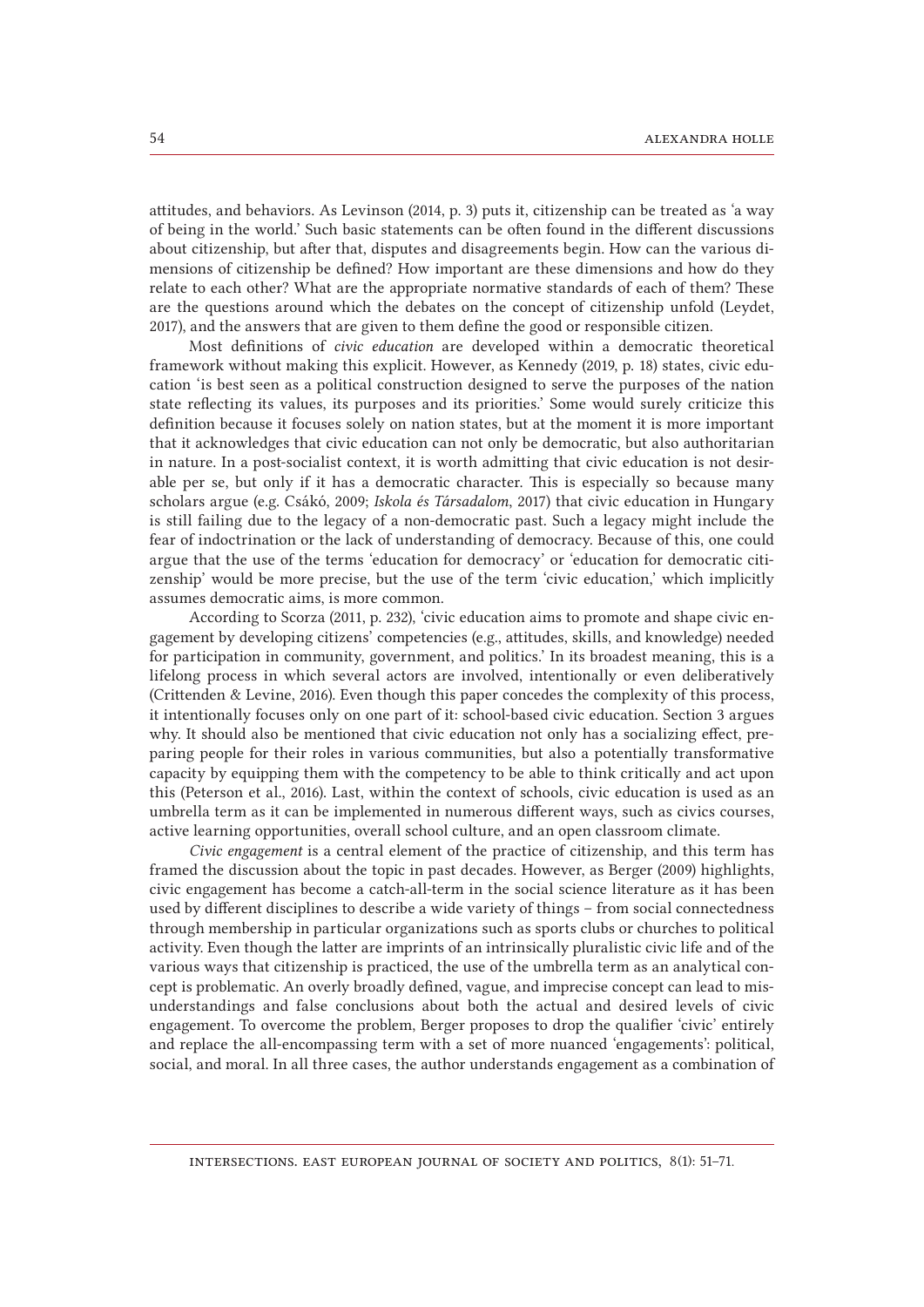attention and activity. While in particular cases engagement can also refer to only attention or only action, as a generalized condition it is always a combination of both. Berger defines the three categories as follows. Political engagement is any attentive activity which directly involves any level of polity or which affects government action directly or indirectly. By contrast, social engagement includes associational involvements having no political objective. Such activities have received a lot of attention in political science as they may produce social capital, which may foster political engagement. In this sense, social engagement can be, but is not necessarily, pre-political. Finally, moral engagement is attentive action that supports a particular moral code, moral reasoning, or moral principles. Berger emphasizes that a healthy democracy needs all three kinds of engagement. However, the substance of moral engagement, and the desired level, realms, aims, and means of social and especially political engagement are open to debate (for some details of this debate, see Section 4). The three kinds of engagement often intertwine, but as concepts they are and should be distinctive in the scholarly discourse.

In my view, Berger's approach helps to think about engagement in a more nuanced way as it distinguishes between the different types and emphasizes that only a combination of attention and activity can lead to meaningful engagement. Many argue for the need to increase civic engagement in general, presenting it as a positive thing without explaining what is meant by it or which preconditions it should meet. But only by using a more differentiated approach can we create a realistic picture of the actual levels of engagement and have a meaningful discussion about the desired ones.

Moreover, I believe that this approach can help both in the design of school-based civic education programs and in the design of empirical research on the subject, and can lead to clearer messages about its impact. Accordingly, before civic education is proposed as a cure for a phenomenon, the phenomenon itself should be judged (i.e., the identification of in which category it belongs, and whether it is indeed a threat to democracy). Moreover, when any civic education activity is planned and its effects are later measured, it should be kept in mind which kind of engagement it is intended to promote and shape. Pedagogical approaches and teaching methods should be chosen based on this decision, and measured outcomes should also be in line with the original intentions. Moreover, in a context such as the Hungarian one, where ideas and knowledge about school-based civic education are still immature, such a categorization can help to delimit and enrich the discourse on this issue.

#### 3 Why schools?

In Section 2 two key elements of civic education were emphasized. First, it is a lifelong process, and second, several actors are potentially involved in it. Even though every stage of this process and all the actors involved in it are worth studying, the predominance of the international scholarly interest in schools in the empirical literature is justified.

The emphasis on the young is reasonable due to the characteristics of the various stages of psychosocial development. According to Erikson's theory (Erikson, 1963; 1968), the time from about 12 to 18 years old is the period when individuals are dominantly occupied with the search for a sense of self and personal identity, including personal values, beliefs, and goals. Adolescents explore various options to help them find their identity and fit into society.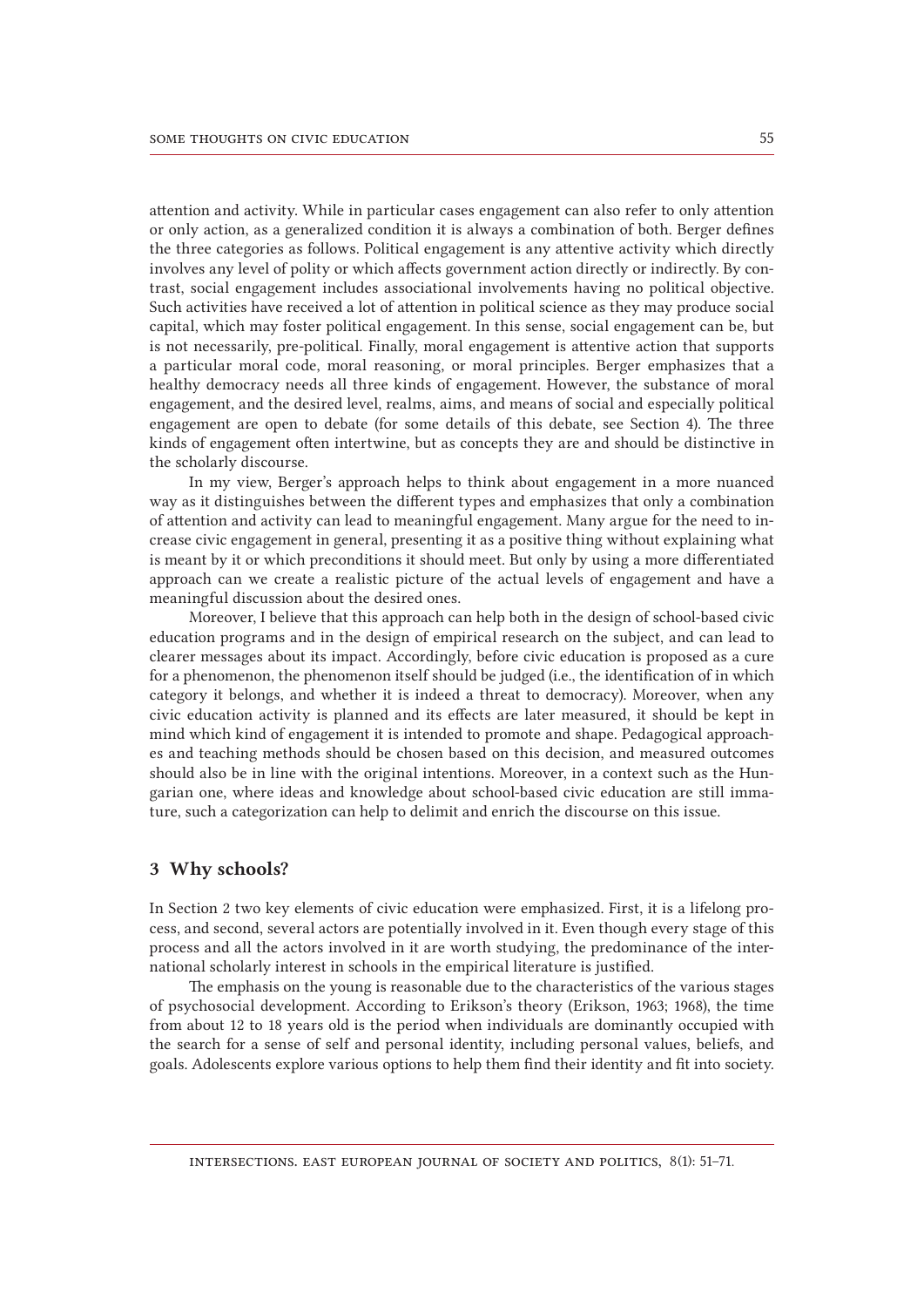Thus civic habits and values are also relatively easily influenced at this age (Crittenden & Levine, 2016). Besides this, conceptual frameworks and content learned at this stage of life serve as a filter for additional socialization effects (Percheron, 1999).

Factors influencing the political socialization process can be formal (school, various organizations, churches) and informal (e.g. family, peers, cultural patterns and individuals' own lived experience) (Szabó, 2013). The socialization mechanism of the particular agent can be direct or indirect, but in most cases, both are involved. Moreover, the role of a particular agent can change over time to great extent (Bognár, 2014). As the effects of the various factors interact and intertwine, it is nearly impossible to argue why some of them should receive more attention. Also, there are many reasons to think that school-based civic education is not the most effective way to shape political, social, or moral engagement. Hence, the reason why schools dominate the discourse on civic education is purely pragmatic: educational institutions are subject to public policy to a much greater extent than other actors (Campbell, 2019). If no attention is paid to school-based civic education, the largest explicit opportunity for public policy is missed. What is more, an absence of attention can lead to a lack of direct, conscious and intentional civic education in schools, but this does not mean that civic education in its broadest meaning does not take place. In this case, its absence has a socializing effect (Csákó, 2009).

The fact that schools are important agents of civic education from a public policy point of view does not necessarily mean that they are on the top of the education policy agenda as educating future citizens is only one of the many possible goals of schooling. The education system has eight main functions (Halász, 2001): (1) developing an individual's personality; (2) cultural reproduction; (3) reproducing or transforming the social structure; (4) promoting economic growth; (5) legitimizing the political system; (6) ensuring social inclusion; (7) providing services; and, (8) accelerating or decelerating social change. These functions do not have equal weight in various education systems and even though some of these elements may amplify each other, there are typically significant trade-offs between them (Halász, 2001). In past decades, qualifications for employability have dominated both policy priorities and education research at the expense of the other aims (Kennedy, 2019; Peterson et al., 2016). However, as economies, and hence the skills employers are looking for, are changing, multiple potential ways of implementing civic education align with emerging business priorities. For example, many of the twenty-first-century skills defined by the World Economic Forum (2016), such as cultural and civic literacy, critical thinking, communication, collaboration and social and cultural awareness, can be developed through civic education. Thus, at this moment it might be easier to reconcile the seemingly conflicting aims of schooling – preparing young people for employability and for being future citizens – than it was in preceding decades.

Despite all of the above, it is worth mentioning that some authors have cast doubt on the necessity for and implementation of school-based civic education. Murphy (2007), for example, criticized the field from two main points of view. On the one hand, he argued that the goal of civic education, the development of civic virtue, cannot be effectively achieved in a school setting. However, based on the empirical evidence that has accumulated since the publication of Murphy's study, this statement is no longer tenable (see Section 5 and the Annex). On the other hand, the author claimed that civic education compromises the inherent moral purpose of school education – namely, developing a desire for knowledge and the conscientious search for truth. For this reason, Murphy concluded that schools can only aim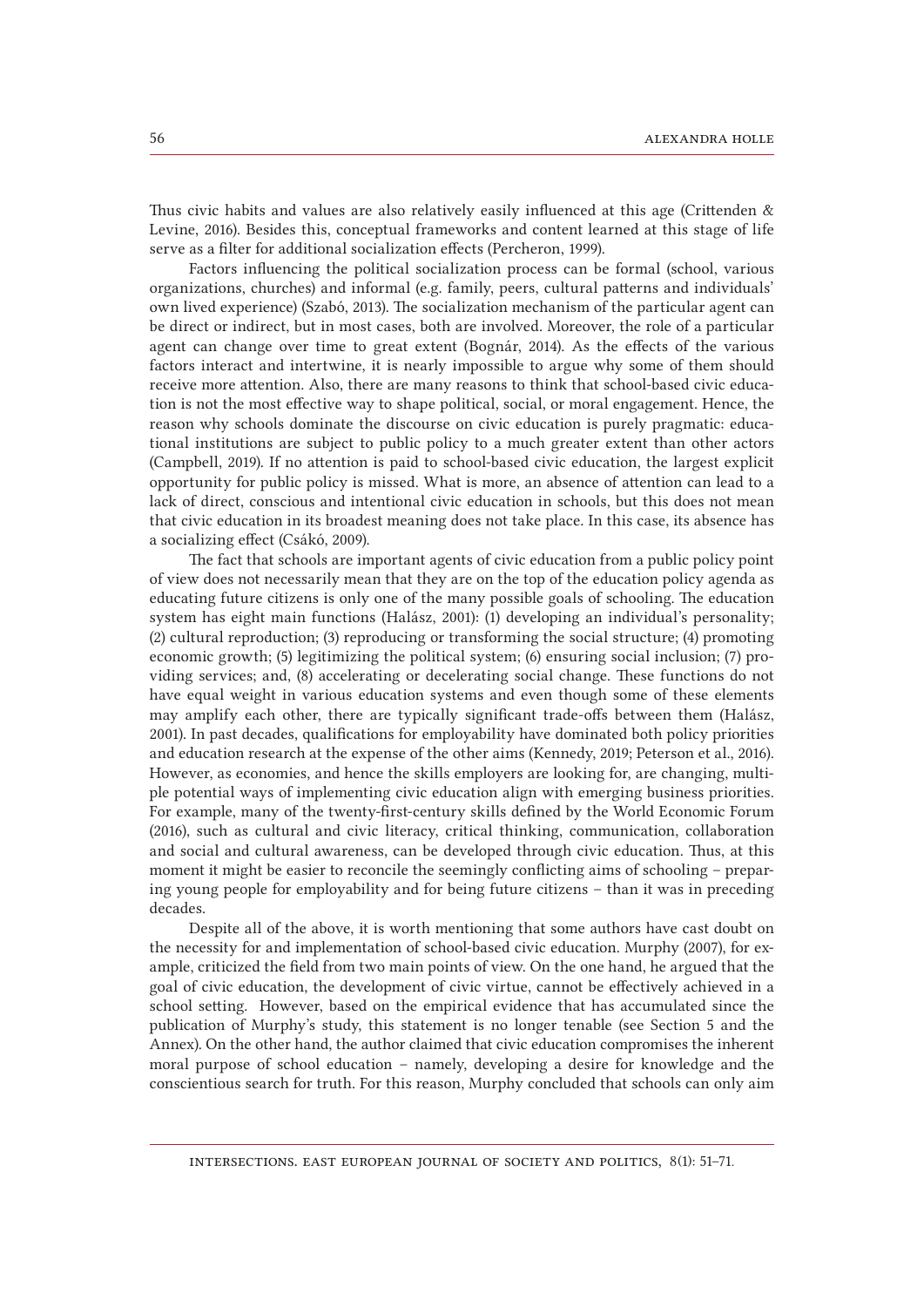to impart civic knowledge, and that any activity beyond this (e.g. aimed at developing civic virtues) is fraught with contradictions and can be considered indoctrination. In so doing, however, Murphy did not reject school-based civic education but was arguing for a narrow concept of it, focused on knowledge transfer.

Merry (2020) also questioned the power of schools to produce good citizens. His criticisms were specifically related to the liberal approach to civic education. According to him, the proponents of this approach are too disconnected from the real world of schools and ignore the inequalities in school systems and individual schools. Moreover, many forms of civic education can themselves contribute to the reproduction of inequalities. For example, the form of the latter that focuses exclusively on knowledge transfer and on learning about political institutions – which Murphy (2007) considered the only acceptable form of implementation – favors students who morally or intellectually conform. Merry (2020) further questioned whether state authority is legitimate at all if the same authority is used to determine who is a good citizen, and conveys this idea through education. Despite his criticisms, the author stressed that '[n]one of what I have argued means that schools have nothing to offer, or that the social reproduction of inequality is the whole story' (Merry, 2020, p. 132). He cited several real-life examples that he considers desirable manifestations of school-based civic education. Nevertheless, Merry argued that instead of promoting ideal forms of civic education, it would be more useful to focus on making schools more just institutions. In this vision, however, he left room for current, less ambitious forms of civic education in schools, such as civic courses or community service.

Even though these studies strongly criticize school-based civic education, none of them go as far as rejecting it altogether. Rather, they present models that fit their normative positions as the solution. As civic education is essentially normative, it is associated with no model which could not be criticized. Hence, the more approaches teachers encounter, the more consciously they will be able to choose between the various alternatives, hopefully with the best interests of their students in mind. For this reason, the following section presents some approaches to 'the good citizen.'

## 4 Approaches to citizenship

Now that the meaning of civic education has by and large been discussed, and the role of schools in civic education justified, it is time to turn to the question that should be the starting point of every discussion about civic education: Who is a good citizen? The answer depends greatly on what kind of democracy is thought to be ideal (and/or practical). The following brief descriptions do not give a complex picture of the various approaches and are not suitable for illustrating the points of contention and different positions associated with each approach. They are, however, adequate for giving a sense of the main differences between the models and of the wide range of very different content that moral engagement can have. Moreover, if we look at these approaches in relation to Berger's (2009) two other categories – political and social engagement – it becomes apparent that they take on different weights in each model.

Many discussions about civic education that entail theoretical reflection mention two approaches as their points of reference: the liberal and/or the republican approach. For liberals, democracy means the ability to exercise control over the government, while for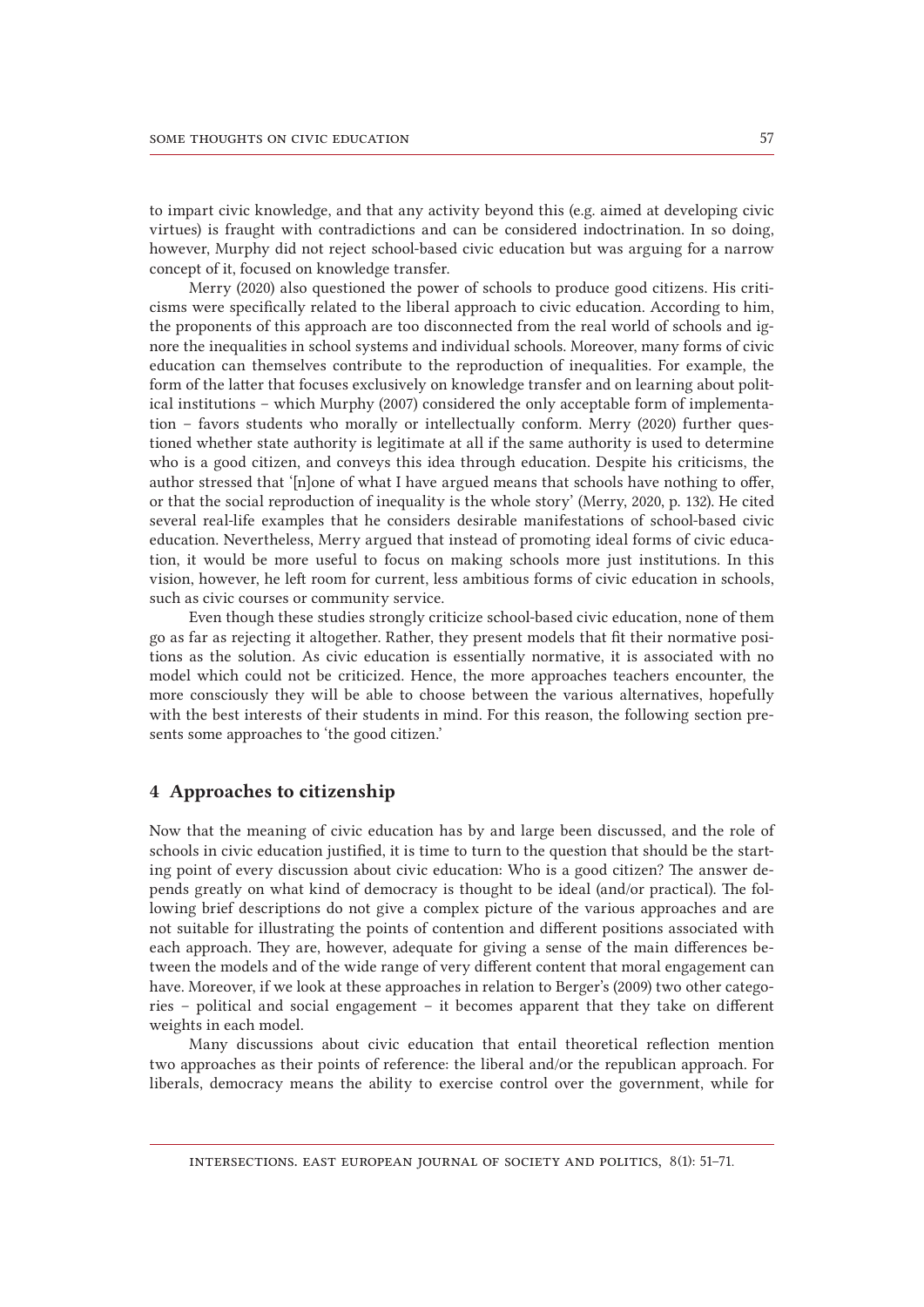republicans democracy is understood in terms of civic self-government (Leydet, 2017). In other words, while classical liberals want to safeguard individual liberty against the state and prefer regimes that make relatively modest demands of citizens, civic republicans argue that highly active and deliberative citizenship constitutes a good life and therefore endorse a republican regime (Crittenden & Levine, 2016). Thus the liberal understanding of citizenship emphasizes its first dimension, legal status, while republicans primarily understand citizenship as political agency, accentuating its second dimension (Leydet, 2017). Freedom is a central notion in both approaches, but with a different meaning. For liberals, freedom is non-interference, while for republicans it is non-domination, understood as 'living under the rule of laws that one has a voice in making' (Dagger, 2004, p. 174). Even though the two models are typically seen as two ends of a spectrum, some argue that it is reasonable to consider them complementary. There are times when the liberal approach to citizenship is sufficient to make democracy work, but at least intermittently, when security provided by authorities must be secured, the republican public-spiritedness of citizens is needed (Walzer, 1989, p. 217 cited by Leydet, 2017).

Neither of these normative viewpoints about the desired type of democracy question the importance of civic education, but they strongly influence its content. Hoskins (2013) summarizes the main differences between the two extreme approaches as follows. According to liberals, education should be neutral towards the different conceptions of the good, thus civic education should aim to help young people to become autonomous citizens who possess adequate political skills and enough knowledge to be able to act in their own self-interest. Even though individualism is central to liberals, this does not mean that the importance of interpersonal or group relations is not acknowledged at all. Hence, doing activities aimed at helping others may constitute civic education, but such activities do not necessarily reflect on society, politics, or further critical thinking. By contrast, from the republican perspective, civic education means developing the skills, knowledge, attitudes, and values which enable political engagement and involvement in political decision-making not only as possibilities but obligations and values in themselves. Central, explicitly taught values include public-spiritedness, solidarity, the responsibility to act for the common good, and a belief in the importance of political engagement.

Even though liberalism and republicanism are the most influential theories that affect civic education, there are other approaches to citizenship that are reflected in the practice of many education systems. Mouritsen and Jaeger (2018) mention three of these. First, they describe the communitarian-national approach, which values tradition and religion and sees respect for authority, normative grounding and civil-society voluntarism as desirable virtues. Identity is based on national belonging, and knowledge of national history and culture is required. Community is an important notion both in republicanism and communitarianism. However, while a republican does not value any particular community intrinsically, a communitarian does. A republican esteems a community of self-governing, public-spirited citizens committed to formative politics, while a communitarian desires that the values and preferences of a particular community prevail (Dagger, 2004).

The next approach introduced by Mouritsen and Jaeger (2018) is the intercultural one. It is based on the respect for and recognition of different cultures, with dialogue and empathy as the main virtues. Regarding identity, pride in diversity and group identity play a key role. This approach emphasizes the need for knowledge of postcolonial history and the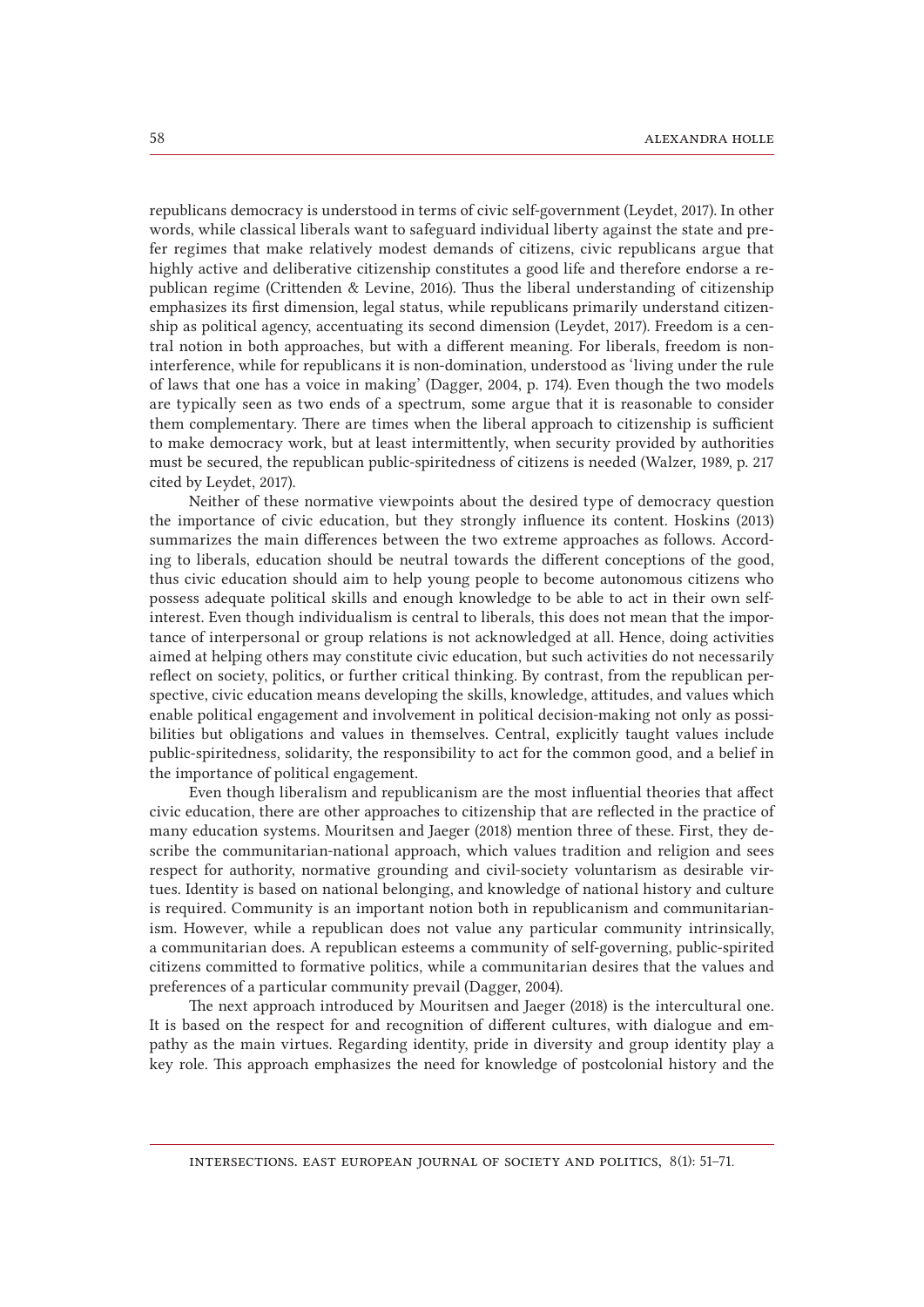legacy of different ethnic groups. Last, Mouritsen and Jaeger (2018) also describe the ideal type of economic, neoliberal citizen. It is debatable whether this is worth considering as an independent approach, or whether it is rather an extreme version of liberal citizenship in which the classical liberal demand of self-sufficiency is strongly emphasized. Although this thin concept of citizenship might have been quite influential in past decades as future employability dominated the aims of schooling, seeing it as a potential ideal that civic education should pursue is questionable. This approach sees the individual only as a worker or entrepreneur and says little about desirable values, virtues, identities, or knowledge in the public and political realm.

A further approach described by Hoskins (2013) is the critical model of citizenship, which centers on the agenda of questioning the status quo and improving social justice and equality. In this sense, civic education aims to develop the competencies needed for a critical assessment of social problems and injustices and transmit social values like empathy and care. Social movements are seen as the appropriate means of creating social change. Even though the critical model is often discussed among academics, it is rarely found in school settings.

These approaches are the most influential ones in the civic education literature, although the abstract constructions might not be easily accessible to practitioners. Westheimer and Kahne (2004) propose a categorization that aims to accord with theoretical perspectives but also reflect the practiced reality of civic education programs and resonate with practitioners. The three kinds of citizens they define are the personally responsible, the participatory, and the justice-oriented citizen. Even though Westheimer and Kahne do not make any explicit references to the theoretical underpinnings, the three types align with the liberal view, the republican view, and the critical model, in this sequence. Being personally responsible mainly involves the character of the citizen – it concerns being a good person within one's community. The most important values that should be fostered through civic education are honesty, integrity, self-discipline, and hard work. Moreover, civic education might also entail engaging students in volunteering. By contrast, the participatory citizen is someone who actively participates in civic affairs and organizes social life. For this purpose, civic education should concentrate on transferring knowledge about how governments and community-based organizations work, and develop skills enabling participation, but also planning and organizing social life. Last, the justice-oriented citizen is associated with the same ideals as described earlier under the critical model of citizenship. To be able to meet these ideals, civic education should ensure opportunities for analyzing and understanding the interplay of social, economic, and political forces and consider collective strategies for change. The authors illuminate the essence of each kind of citizen through the following example: 'if participatory citizens are organizing the food drive and personally responsible citizens are donating food, justice-oriented citizens are asking why people are hungry and acting on what they discover' (Westheimer & Kahne, 2004, p. 243). Westheimer and Kahne make their position about the desirable type of citizen for an effective democracy very clear. They argue that most engagements of personally responsible citizens do not advance democracy, while participatory citizens may become effective contributors, but not necessarily in a thoughtful way. For Westheimer and Kahne, only justice-oriented citizens will understand what causes society's ills and act to diminish them. In the last one-and-a-half decades, this categorization has become fairly widely spread in civic education literature. Presumably, most political scientists find this typology to be an oversimplification, while the overall mes-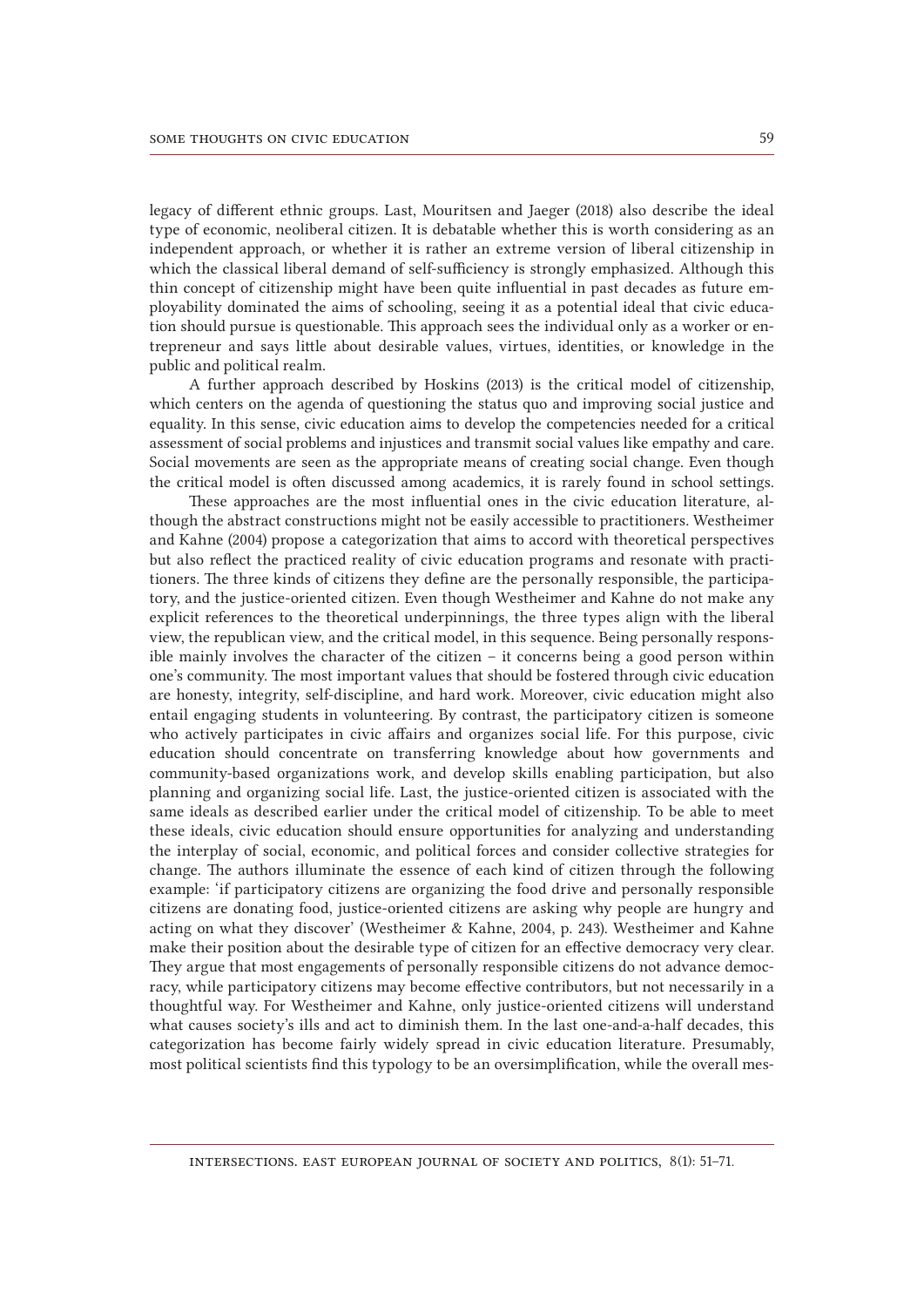sage might trigger intense debate. However, the effort to link practice and theory should be acknowledged and its resonance creates an important message for political scientists: It is worth trying to formulate messages in a more accessible way, even if they are more nuanced and sophisticated.

# 5 Effects of civic education

Next, an empirical question arises which is worth asking, whatever kind of citizen is thought to be ideal. Is civic education in schools an effective means of shaping the desired civic competencies? It was a prevalent view in political science for decades – mainly based on the results of Langton and Jennings (1968) – that civic education has only a marginal role in political socialization. The landmark event was the nationally representative U.S. study of Niemi and Junn (1998) that showed that civic education classes do affect students' political knowledge. Since then, several methodologically sound studies have shown a positive effect of civic education and have examined its various forms. For the sake of this study, fourteen empirical studies were reviewed (Bruch & Soss, 2018; Campbell, 2008; Condon, 2015; Gainous & Martens, 2012; Green at el., 2011; Kawashima-Ginsberg & Levine, 2014; Keating & Janmaat, 2016; Langton & Jennings, 1968; Martens & Gainous, 2013; Metz & Youniss, 2005; Neundorf et al., 2016; Niemi & Junn, 1998; Torney-Purta, 2002b; Whiteley, 2014). The sampling of the studies was purposive. When selecting the articles, the aim was to cover a wide range of forms of school-based civic education that have been analyzed and the measured outcomes. It was considered important to get an overview not only of the overall effects but also of the effects on disadvantaged students. Another aim was to include studies that examined the long-term effects of civic education. So as not to oversimplify the articles' messages, their main findings are summarized in a table in the annex to this study. This section aims to draw some general statements.

The first is that empirical studies barely refer to theoretical debates about the good citizen explicitly. This may be because the programs and curricula they evaluate do not do so either. Nevertheless, I believe that it is important to try to make the link between theoretical concepts and empirical results. So, if the examined forms of civic education are seen through the lens of the various citizenship approaches, it is obvious that some of them reflect the intentions of the liberal approach, focusing on formal instruction and factual knowledge, and sometimes introducing a special curriculum on civil liberties or having a special focus on voting. But there are other forms of civic education that are better aligned with the republican approach, such as the open classroom climate or education through citizenship, which are deliberative and participatory forms of learning. The idea of the critical, justice-oriented citizen is barely present in these empirical studies – which situation is in line with the statement of Westheimer and Kahne (2004) that only a minimal number of civic education programs seek to educate young people based on this ideal. On a theoretical level, many learning practices such as the open classroom climate and some of the active learning strategies would have been suitable for educating critical citizens, but based on the available data it is not known whether this was the actual intention. However, a study by Kawashima-Ginsberg and Levine (2014) implicitly refers to this citizenship concept as it differentiates two types of service-learning programs: those that also involve a discussion of the roots of the problem, and those which do not. In respect of the measured outcomes, political engagement and so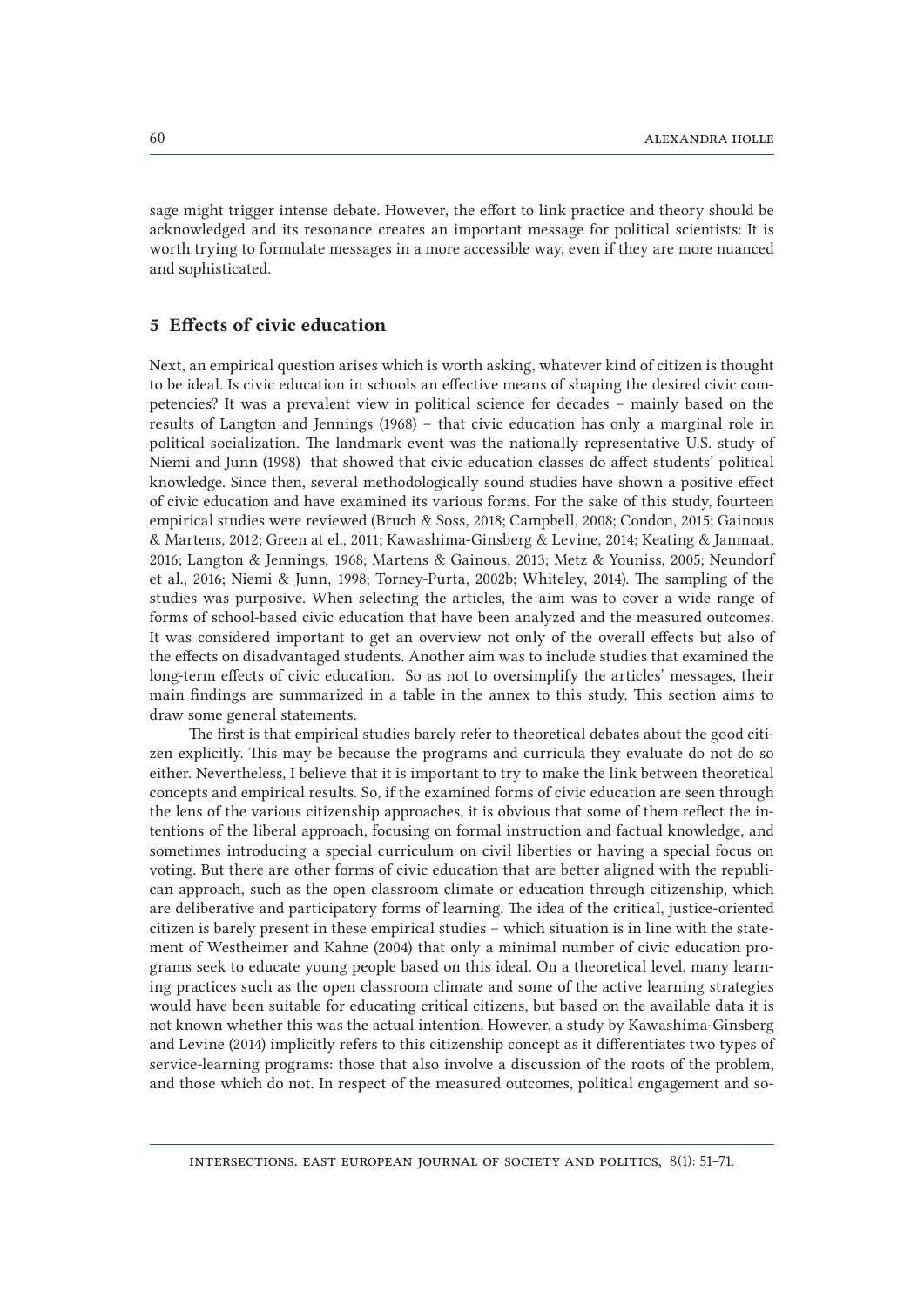cial engagement dominate – moral engagement is rarely of interest. What is more, the dual nature of the desired kind of engagement (in terms of it being partly an attentive activity: Berger, 2009) is not reflected in every study; many of them focus solely on activity. This is not a criticism of empirical studies, which understandably focus on easily measurable outcomes. However, it is risky if civic education programs are designed based solely on such evidence and do not promote goals that are difficult to measure but necessary for maintaining a healthy democracy.

Turning to the results of these studies, some disagreements and ambiguities emerge; nevertheless, some conclusions can be drawn. First, civic education is not an empty promise: it can be an effective policy measure. Nonetheless, it is not a silver bullet. Policymakers and educators not only have to make a conscious choice about which citizenship approach they seek to convey implicitly or explicitly. They also have to be aware of the trade-offs between the desired civic competences associated with the particular ideal. In some cases, teaching strategies, which are beneficial for developing a competence have no effect on, or harm another competence. For example, the results of Gainous and Martens (2012) show a clear trade-off between the development of political efficacy and factual political knowledge in the case of disadvantaged students if a wide range of instructional methods is used. The question is whether it is in line with the overall aim of civic education and the maintenance of a healthy democracy if efficacy grows while political knowledge does not. Is having factual political knowledge an essential characteristic of the democratic citizen? If so, how could this trade-off be eliminated? Also, some characteristics of the good citizen, values, and attitudes are harder to develop in classroom settings. An interesting question is how the moral component of civic education could be strengthened.

Second, political socialization is a complex process, and there is an interaction between the various agents. Civic education matters, but as many studies have shown (e.g., Gainous & Martens, 2012; Langton & Jennings, 1968; Metz & Youniss, 2005; Neundorf et al., 2016), it matters most for students who need it the most: those with disadvantaged backgrounds, who have fewer resources, and lack parental political socialization. Educators should choose the pedagogical approaches which fit the needs of the students they are working with. Third, civic education is a broad concept that can take many forms within a school. But the results of Condon (2015) suggest that we should think about civic education from an even broader point of view than is the case now in the mainstream literature. Condon (2015) shows that there is an important downstream effect: the development of verbal skills can foster civic outcomes. Verba, Schlozman, and Brady (1995) have already pointed out that verbal and cognitive proficiency are essential resources for engagement as they are necessary for information utilization, debate, and argumentation. Also, verbal skills are a precondition for developing other civic skills, as is critical thinking. Nevertheless, verbal skills are rarely framed as civic skills (Condon, 2016). I believe their paramount importance should be emphasized regarding civic education, although it should not be used at the expense of more classical forms of civic education. Also, the essential role of verbal skills can have important implications in contexts in which civic education is typically avoided, such as in the case of post-socialist countries. Approaches that emphasize the importance of the development of verbal skills are less liable to be rejected by practitioners than approaches that explicitly aim at the development of civic competences. Thus they can be a good starting point, on which civic education can be gradually built.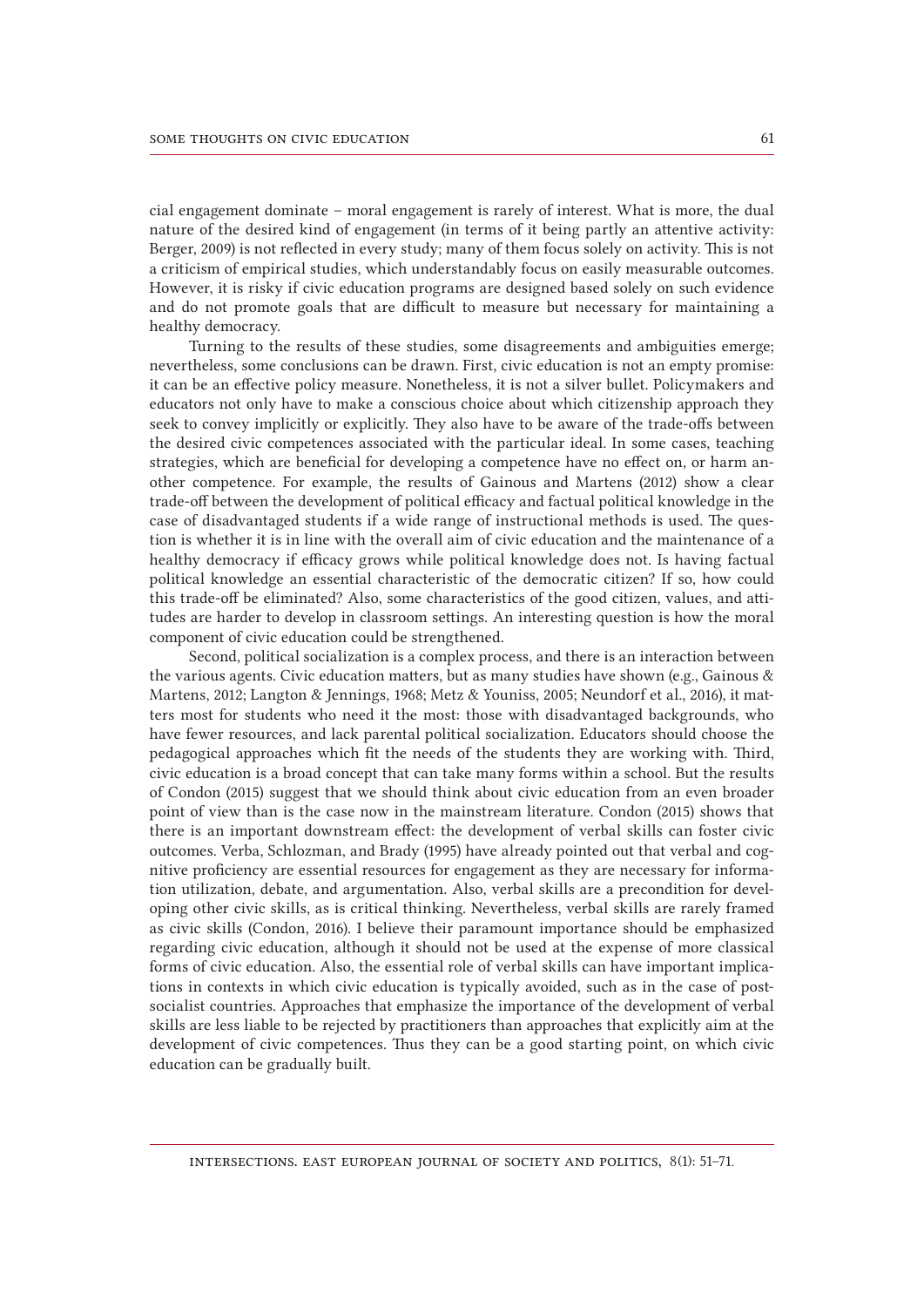The empirical studies reviewed here offer important messages regarding the effects of civic education, but how to translate these into everyday classroom practices is not self-evident. It should not be forgotten that teachers are key figures in the education process, whose various beliefs – beliefs about self, context, content, specific teaching practices, teaching approaches and students (Fives & Buehl, 2012) – greatly affect what happens in the classroom (Bishop & Wößmann, 2002; Fives & Buehl, 2012; Patterson et al., 2012). Nevertheless, studies that focus on the role of teachers' beliefs in civic education are quite rare, even in the international literature. One robust large-scale quantitative study was undertaken by Reichert and Torney-Purta (2019), who analyzed data from twelve European and Asian countries from the International Civic and Citizenship Education Study of 2009 using latent class analysis. The authors identified three distinct teacher profiles based on the question what teachers thought the primary goals of civic education were. The identified profiles were (1) teaching for dutiful school participation and consensus-building; (2) teaching for knowledge and community participation; and (3) teaching for independent thinking and tolerance. The national samples were relatively homogeneous, and many countries were largely dominated by one of the three profiles. For example, in all Nordic countries more than 80 percent of teachers belonged to the third type. In contrast, in Czechia and Poland teacher profiles were more evenly distributed across the three categories. The results of this study suggest that exploring teachers' various understandings regarding civic education is very important in Eastern European countries, as the situation there is plausibly more fragmented than in more developed countries.

# 6 Conclusion

The aim of this study was twofold. First, to start the discussion about civic education at the point where most Hungarian studies finish it. I fully agree that we need civic education in Hungarian schools, but I believe that there is a range of controversial questions that deserve more attention from social scientists before a strong claim is made. Hopefully, the results of the international literature presented in this study can fertilize the discussion, but some further directions can also be suggested. Crittenden and Levine (2016) listed a range of philosophical questions pertinent to civic education. For example: What is the relationship between a good regime and good citizenship? Who decides what constitutes good citizenship? What means of civic education are ethically appropriate? This study touched upon the first question in a rather superficial way, but I believe that this and the further questions deserve in-depth discussion. As Crittenden and Levine (2016) write, 'questions are rarely treated together as part of comprehensive theories of civic education; instead, they arise in passing in works about politics or education. Some of these questions have never been much explored by professional philosophers, but they arise frequently in public debates about citizenship.' Moreover, these questions should be discussed pragmatically, not losing sight of the current factors that threaten democracies nor the particularities of the post-socialist context, as civic education has a context-dependent nature.

There is also a range of empirical questions related to civic education. Public discussions are often centered on the question of whether there is an effect, but as the literature review presented here suggested, there are plenty of questions beyond this that are worth examining. For example: Are the effects long-lasting? How do education and family interact?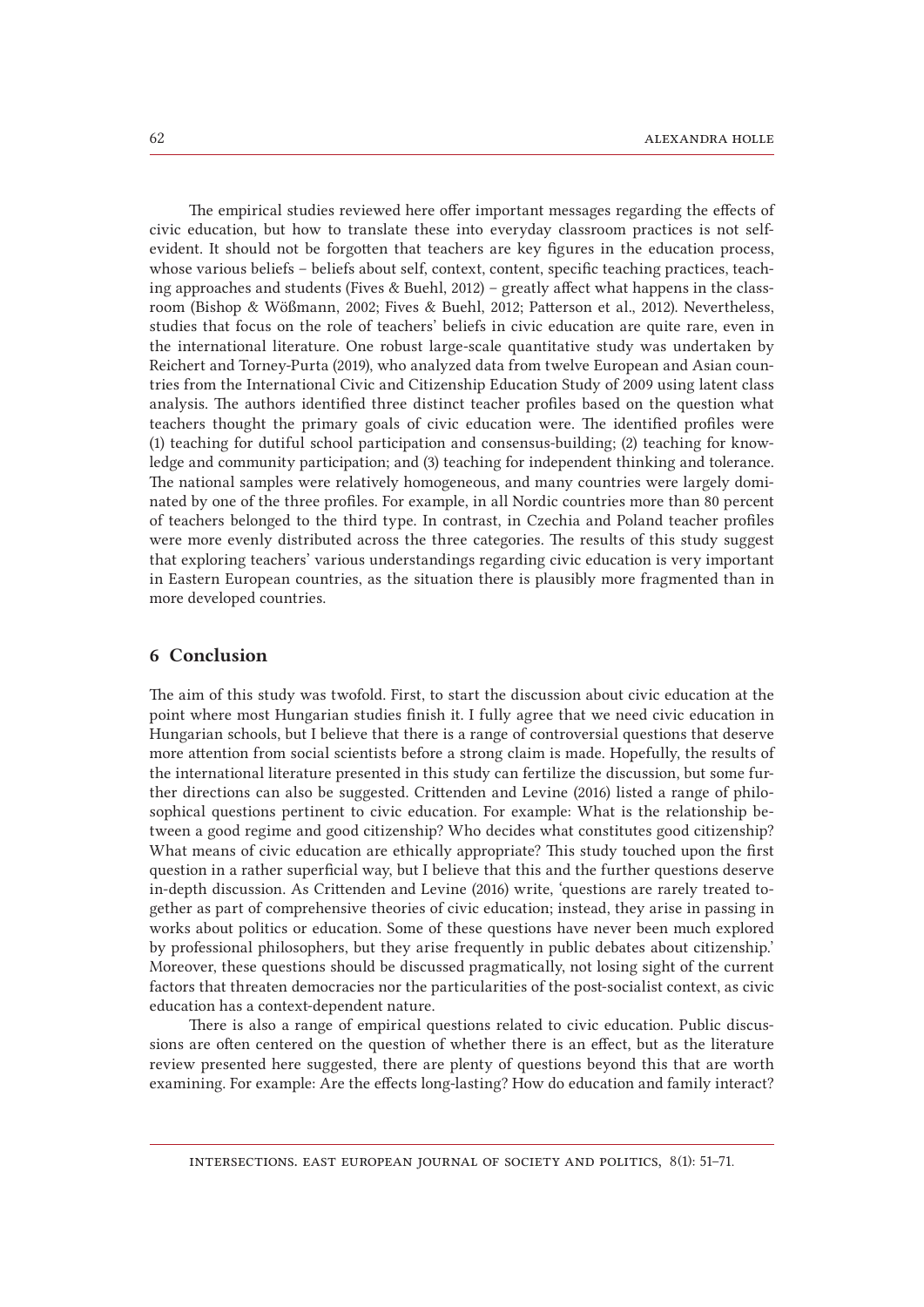Is there a compensation effect, and in which domain(s)? What kind of downstream effects are there within the field of education? The thorough literature review of Campbell (2019) provides ample food for thought for those who are interested in such questions. Finally, the state of the current literature suggests that the dialogue between theoretically and empirically oriented scientists should be more intense, while also keeping in mind that their results should be accessible and useable for educators.

The second aim of the study was to shed light on the complex nature of civic education to practitioners, and to provide some inputs for their work. Even though the lack of adequate public policy is often mentioned as a reason why civic education fails in Hungarian schools, this literature review has an important takeaway. Schools themselves and individual teachers can make a difference when they are dedicated to the aims of civic education. An open classroom climate or a positive school ethos are forms of civic education that can be realized within many education regimes. This is not to suggest that education policy does not have a responsibility – naturally, a lot depends on the conditions and incentives created by this. The message is rather that schools and teachers do have agency under many circumstances. Naturally, many characteristics of the Hungarian education system, such as early tracking, the vocationalization of secondary education, and the taboo culture around politics in schools, make this task hard. But there are still opportunities that are worth considering. The development of verbal skills may be one of the most promising places to start as it is not as value laden as civic education is. What is more, it has positive effects not only on civic but also work-related/economic outcomes. Teachers who are dedicated to the aims of civic education may have a means of killing two birds with one stone, while also avoiding some of the costs associated with more classical forms of civic education.

## References

- Berger, B. (2009). Political Theory, Political Science, and the End of Civic Engagement. *Perspectives on Politics, 7*(2), 335–350. https://doi.org/10.1017/S153759270909080X
- Bishop, J. H. & Wößmann, L. (2002). *Institutional Effects in a Simple Model of Educational Production*. IZA Discussion Paper Series, No. 484. https://docs.iza.org/dp484.pdf
- Bognár, A. (2014). *A családi szocializációs tényezők hatása a politikai aktivitásra (The effect of family socialization factors on political activity).* Phd Thesis, PTE BTK Interdiszciplináris Doktori Iskola. https://idi.btk.pte.hu/dokumentumok/disszertaciok/bognaradriennphd.pdf
- Borgida, E., Federico, C. M. & Sullivan, J. (Eds.) (2009). *The Political Psychology of Democratic Citizenship*. Oxford University Press.
- Bruch, S. K. & Soss, J. (2018). Schooling as a Formative Political Experience: Authority Relations and the Education of Citizens. *Perspectives on Politics, 16*(1), 36–57. [https://doi.org/10.1017/](https://doi.org/10.1017/S1537592717002195) [S1537592717002195](https://doi.org/10.1017/S1537592717002195)
- Campbell, D. E. (2008). Voice in the Classroom: How an Open Classroom Climate Fosters Political Engagement Among Adolescents. *Political Behavior, 30*(4), 437–454. [https://doi.org/10.1007/](https://doi.org/10.1007/s11109-008-9063-z) [s11109-008-9063-z](https://doi.org/10.1007/s11109-008-9063-z)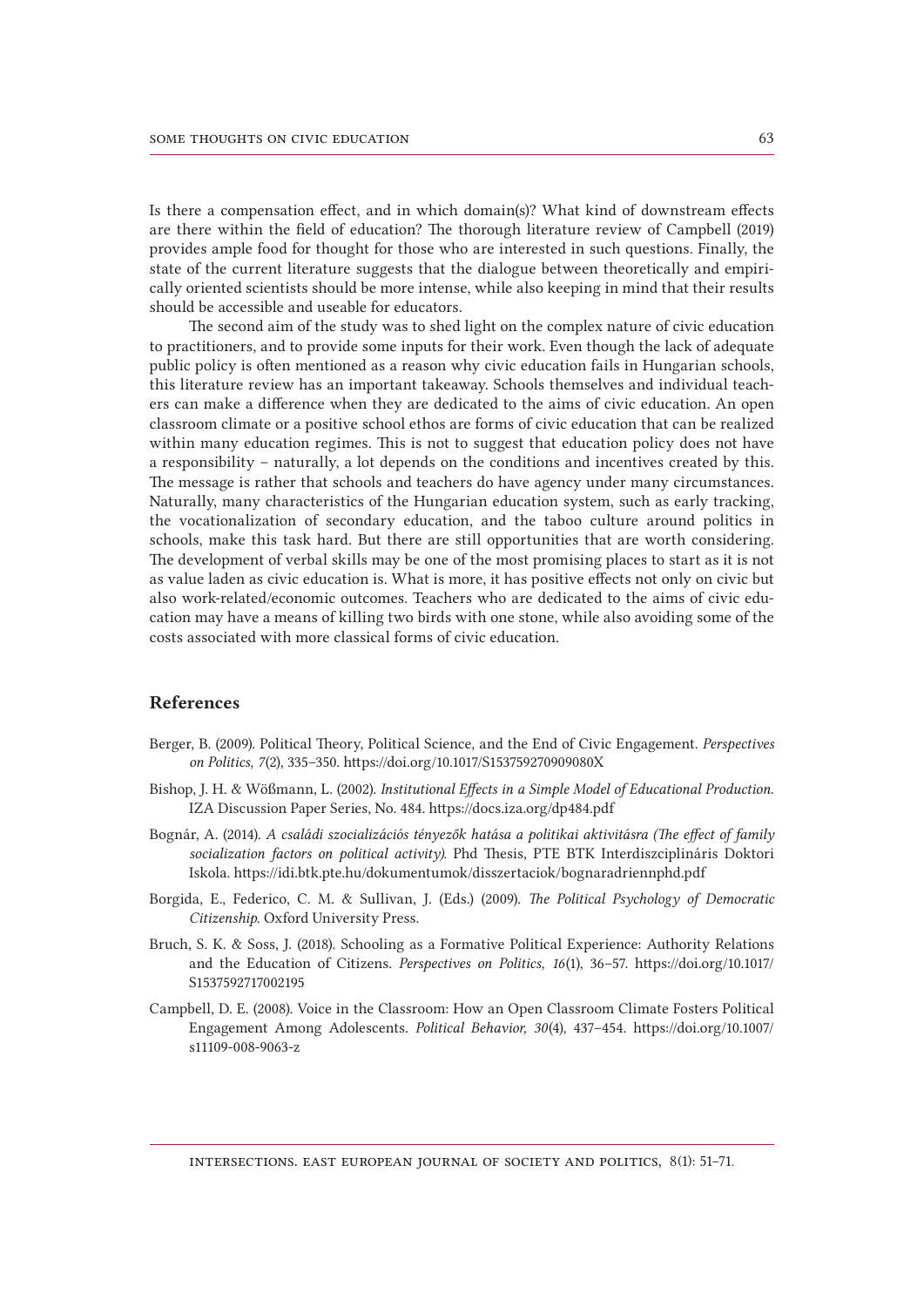- Campbell, D. E. (2019). What Social Scientists Have Learned About Civic Education: A Review of the Literature. *Peabody Journal of Education, 94*(1), 32–47. [https://doi.org/10.1080/0161956X.2019.](https://doi.org/10.1080/0161956X.2019.1553601) [1553601](https://doi.org/10.1080/0161956X.2019.1553601)
- Carretero, M., Haste, H. & Bermudez, A. (2016). Civic education. In L. Corno & E. M. Anderman (Eds.), *Handbook of educational psychology* (pp. 295–308). Routledge.
- Condon, M. (2015). Voice Lessons: Rethinking the Relationship Between Education and Political Participation. *Political Behavior, 37*(4), 819–843. https://doi.org/10.1007/s11109-015-9301-0
- Condon, M. (2016). *Improving verbal learning in schools can increase political engagement and encourage voting later in life*. [https://blogs.lse.ac.uk/usappblog/2016/01/04/improving-verbal-learning](https://blogs.lse.ac.uk/usappblog/2016/01/04/improving-verbal-learning-in-schools-can-increase-political-engagement-and-encourage-voting-later-in-life/)[in-schools-can-increase-political-engagement-and-encourage-voting-later-in-life/](https://blogs.lse.ac.uk/usappblog/2016/01/04/improving-verbal-learning-in-schools-can-increase-political-engagement-and-encourage-voting-later-in-life/) Accessed 5 June 2021.
- Crittenden, J. & Levine, P. (2016). Civic Education. In E. N. Zalta (Ed.), *The Stanford Encyclopedia of Philosophy (Winter 2016 Edition)*. [https://plato.stanford.edu/archives/win2016/entries/civic](https://plato.stanford.edu/archives/win2016/entries/civiceducation/)[education/](https://plato.stanford.edu/archives/win2016/entries/civiceducation/)
- Csákó, M. (2009). Demokráciára nevelés az iskolában. (Education for democracy in schools) In P. Somlai, B. Surányi, R. Tardos, M. Vásárhelyi, & M. Á. Éber (Eds.), *Látás-viszonyok* (pp. 155– 189). Pallas.
- Dagger, R. (2004). Communitarianism and Republicanism. In G. F. Gaus & C. Kukathas (Eds.), *Handbook of Political Theory* (pp. 167–179). Sage. https://doi.org/10.4135/9781848608139.n13
- Erikson, E. H. (1963). *Childhood and Society*. Norton.
- Erikson, E. H. (1968). *Identity: Youth and Crisis*. Norton.
- Eurydice (2016). *Promoting citizenship and the common values of freedom, tolerance and nondiscrimination through education: Overview of education policy developments in Europe following the Paris Declaration of 17 March 2015* (2016). European Commission/EACEA/ Eurydice. https://data.europa.eu/doi/10.2797/396908
- Fives, H. & Buehl, M. M. (2012). Spring cleaning for the ʻmessy' construct of teachers' beliefs: What are they? Which have been examined? What can they tell us? In K. R. Harris, S. Graham, T. Urdan, S. Graham, J. M. Royer & M. Zeidner (Eds.), *APA educational psychology handbook, Vol 2: Individual differences and cultural and contextual factors (pp. 471–449). American Psycho*logical Association.
- Gainous, J. & Martens, A. M. (2012). The Effectiveness of Civic Education: Are ʻGood' Teachers Actually Good for ʻAll' Students? *American Politics Research, 40*(2), 232–266. [https://doi.](https://doi.org/10.1177/1532673X11419492) [org/10.1177/1532673X11419492](https://doi.org/10.1177/1532673X11419492)
- Galston, W.A. (2001). Political Knowledge, Political Engagement, and Civic Education. *Annual Review of Political Science, 4,* 217–234. https://doi.org/10.1146/annurev.polisci.4.1.217
- Green, D. P., Aronow, P. M., Bergan, D. E., Greene, P., Paris, C. & Weinberger, B. I. (2011). Does Knowledge of Constitutional Principles Increase Support for Civil Liberties? Results from a Randomized Field Experiment. *The Journal of Politics, 73*(2), 463–476. [https://doi.org/10.1017/](https://doi.org/10.1017/S0022381611000107) [S0022381611000107](https://doi.org/10.1017/S0022381611000107)
- Halász, G. (2001). *Az oktatási rendszer (The education system).* Műszaki Könyvkiadó.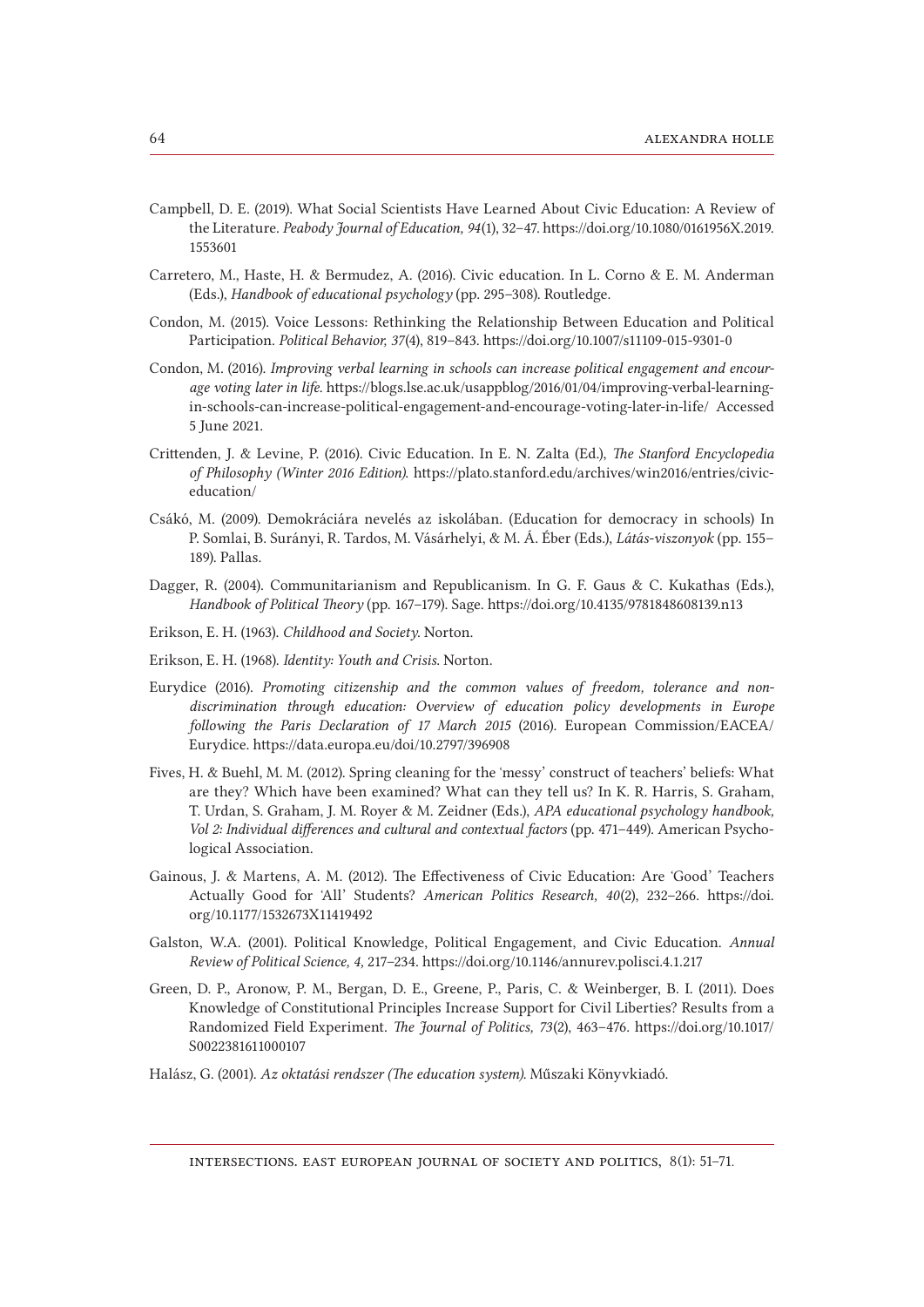- Hoskins, B. (2013). What Does Democracy Need from Its Citizens? Identifying the Qualities Needed for Active Citizenship and Making the Values Explicit. In M. Print & D. Lange (Eds.), *Civic Education and Competences for Engaging Citizens in Democracies* (pp. 23–36). Sense Publishers.
- Hunyadi, B. & Wessenauer, V. (2016). *Demokrácia az oktatásban az illiberális Magyarországon (Democracy in education in illiberal Hungary)*. Political Capital, Fiedrich Ebert Stiftung.
- *Iskola és Társadalom (School and Society)* (2017). Konferencia és sajtótájékoztató az adatok első olvasatáról (Conference and press conference on the first analysis of data). ELTE TáTK.
- Kawashima-Ginsberg, K. & Levine, P. (2014). Diversity in Classrooms: The Relationship between Deliberative and Associative Opportunities in School and Later Electoral Engagement. *Analyses of Social Issues and Public Policy, 14*(1), 394–414. https://doi.org/10.1111/asap.12038
- Keating, A. & Janmaat, J. G. (2016). Education Through Citizenship at School: Do School Activities Have a Lasting Impact on Youth Political Engagement? *Parliamentary Affairs, 69*(2), 409–429. https://doi.org/10.1093/pa/gsv017
- Kennedy, K. J. (2019). *Civic and Citizenship Education in Volatile Times. Preparing Students for Citizenship in the 21st Century*. Springer Singapore. https://doi.org/10.1007/978-981-13-6386-3
- Kovacic, M. & Dolenec, D. (2018). Youth Participation in Eastern Europe in the Age of Austerity. In S. Pickard & J. Bessant (Eds.), *Young People Re-Generating Politics in Times of Crises* (pp. 375– 394). Palgrave Macmillan. https://doi.org/10.1007/978-3-319-58250-4\_20
- Kovács, T., Oross, D. & Szabó, A. (2017). A magyar egyetemisták és főiskolások demokráciához fűződő viszonya. (College and university students' attitudes towards democracy in Hungary.) *Metszetek, 6*(3), 47–69.
- Langton, K. P. & Jennings, K. M. (1968). Political Socialization and the High School Civics Curriculum in the United States. *American Political Science Review*, 62 (3), 852–867. [https://doi.](https://doi.org/10.2307/1953435) [org/10.2307/1953435](https://doi.org/10.2307/1953435)
- Levinson, M. (2014). Citizenship and Civic Education. In D. C. Phillips (Ed.), *Encyclopedia of Educational Theory and Philosophy*. Sage.
- Leydet, D. (2017). Citizenship. In E. N. Zalta (Ed.), *The Stanford Encyclopedia of Philosophy (Fall 2017 Edition)*. https://plato.stanford.edu/archives/fall2017/entries/citizenship/
- Martens, A. M. & Gainous, J. (2013). Civic Education and Democratic Capacity: How Do Teachers Teach and What Works? *Social Science Quarterly, 94*(4), 956–976. [https://doi.org/10.1111/](https://doi.org/10.1111/j.1540-6237.2012.00864.x) [j.1540-6237.2012.00864.x](https://doi.org/10.1111/j.1540-6237.2012.00864.x)
- Merry, M. S. (2020). Can schools teach citizenship? *Discourse: Studies in the Cultural Politics of Education, 41*(1), 124–138. https://doi.org/10.1080/01596306.2018.1488242
- Metz, E. C. & Youniss, J. (2005). Longitudinal Gains in Civic Development through School-Based Required Service. *Political Psychology*, *26*(3), 413–437. [https://doi.org/10.1111/j.1467-9221.](https://doi.org/10.1111/j.1467-9221.2005.00424.x) [2005.00424.x](https://doi.org/10.1111/j.1467-9221.2005.00424.x)
- Mouritsen, P. & Jaeger, A. (2018). *Designing Civic Education for Diverse Societies: Models, Tradeoffs, and Outcomes*. Migration Policy Institute Europe. [https://www.migrationpolicy.org/sites/](https://www.migrationpolicy.org/sites/default/files/publications/CivicEducationDiverseSocieties-FINALWEB.pdf) [default/files/publications/CivicEducationDiverseSocieties-FINALWEB.pdf](https://www.migrationpolicy.org/sites/default/files/publications/CivicEducationDiverseSocieties-FINALWEB.pdf)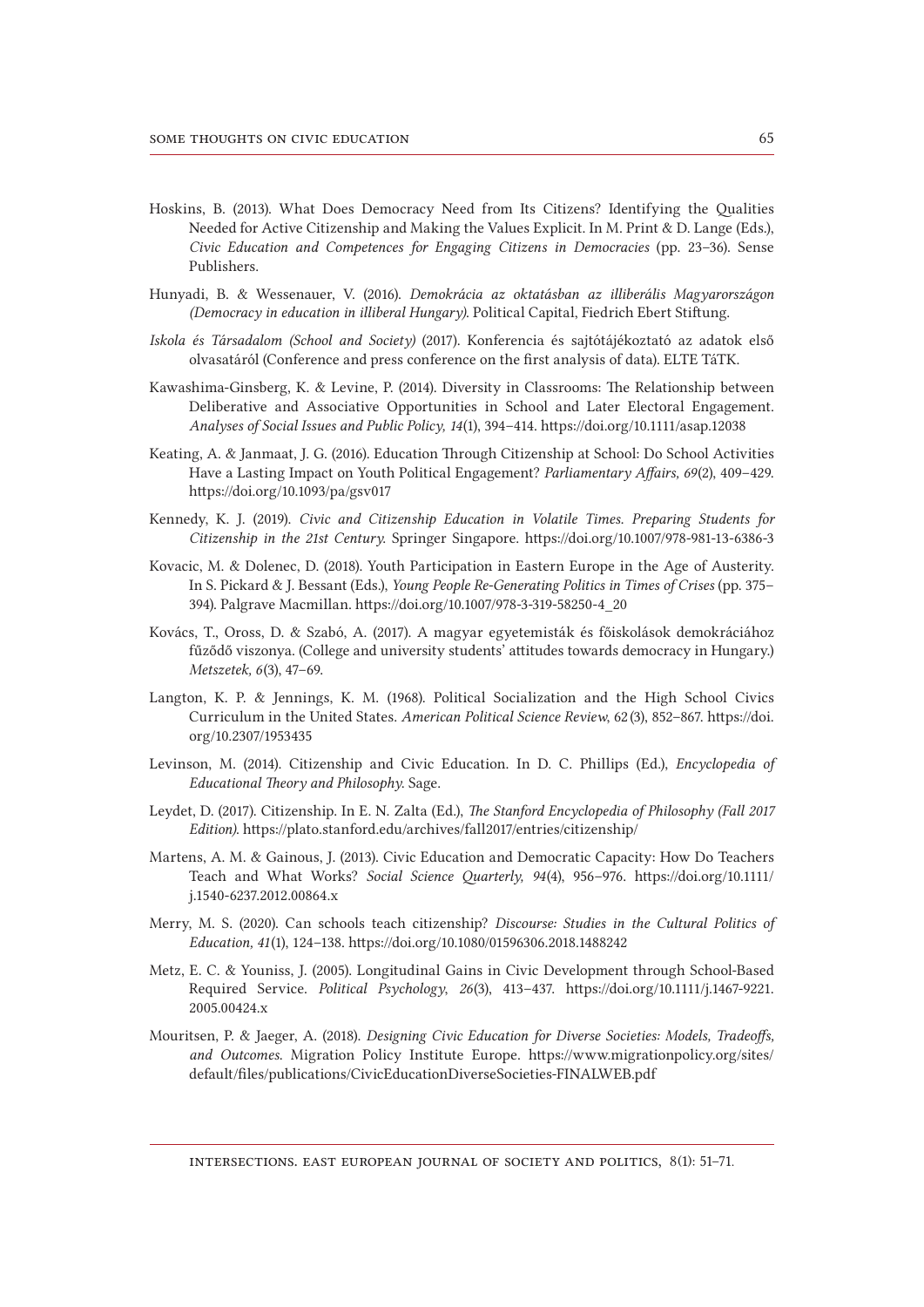- Murphy, J. B. (2007). Against Civic Education in Public Schools. *International Journal of Public Administration, 30*(6–7), 651–670. https://doi.org/10.1080/01900690701216019
- Neundorf, A., Niemi, R. G., & Smets, K. (2016). The Compensation Effect of Civic Education on Political Engagement: How Civics Classes Make Up for Missing Parental Socialization. *Political Behavior, 38,* 921–949. https://doi.org/10.1007/s11109-016-9341-0
- Niemi, R. G. & Junn, J. (1998). *Civic Education. What Makes Students Learn*. Yale University Press.
- Oross, D. & Szabó, A. (2019). *A politika és a magyar fiatalok (Politics and Hungarian youth).* Noran Libro.
- Pancer, S. M. (2015). *The Psychology of Citizenship and Civic Engagement*. Oxford University Press.
- *Paris Declaration* (2015). [http://www.participation-citoyenne.eu/sites/default/files/cck-files-official](http://www.participation-citoyenne.eu/sites/default/files/cck-files-official-documents/2015-3-10_declaration_en.pdf)[documents/2015-3-10\\_declaration\\_en.pdf](http://www.participation-citoyenne.eu/sites/default/files/cck-files-official-documents/2015-3-10_declaration_en.pdf) Accessed 5 June 2021.
- Patterson, N., Doppen, F. & Misco, T. (2012). Beyond personally responsible: A study of teacher conceptualizations of citizenship education. *Education, Citizenship and Social Justice, 7*(2), 191–206. https://doi.org/10.1177/1746197912440856
- Percheron, A. (1999). Az egyén politikai formálódása (The political formation of the individual). In I. Szabó & M. Csakó (Eds.), *A politikai szocializáció. Válogatás a francia nyelvterület szakirodalmából* (pp. 9–43). Új Mandátum.
- Peterson, A., Hattam, R., Zembylas, M. & Arthur, J. (2016). Editors' Introduction. In *The Palgrave International Handbook of Education for Citizenship and Social Justice* (pp. xi–xx). Palgrave Macmillan UK.
- Print, M., & Lange, D. (Eds.) (2013). *Civic education and competences for engaging citizens in democracies*. Sense Publishers.
- Reichert, F., & Torney-Purta, J. (2019). A cross-national comparison of teachers' beliefs about the aims of civic education in 12 countries: A person-centered analysis. *Teaching and Teacher Education, 77,* 112–125. https://doi.org/10.1016/j.tate.2018.09.005
- Schulz, W., Ainley, J., Fraillon, J. & Losito, B. (2010). *ICCS 2009 International Report: Civic Knowledge, Attitudes, and Engagement among Lower-Secondary School Students in 38 Countries*. International Association for the Evaluation of Educational Achievement.
- Schulz, W., Ainley, J., Fraillon, J., Losito, B., Agrusti, G. & Friedman, T. (2017). *Becoming Citizens in a Changing World—IEA International Civic and Citizenship Education Study 2016 International Report*. International Association for the Evaluation of Educational Achievement.
- Scorza, J. (2011). Civic Education. In G. T. Kurian (ed.), *The Encyclopedia of Political Science* (pp. 231– 232). CQ Press.
- Sik, D. (2017). A politikai kultúra mintázatai Európában (Patterns of political culture in Europe). *Educatio, 26*(1), 49–62.
- Stevenson, C., Dixon, J., Hopkins, N. & Luyt, R. (2015). The Social Psychology of Citizenship, Participation and Social Exclusion: Introduction to the Special Thematic Section. *Journal of Social and Political Psychology, 3*(2), 1–19. https://doi.org/10.5964/jspp.v3i2.579
- Szabó, A., & Székely, L. (Eds.) (2016). *Magyar Ifjúság Kutatás 2016 (Hungarian Youth Research 2016).* Új Nemzedék Központ.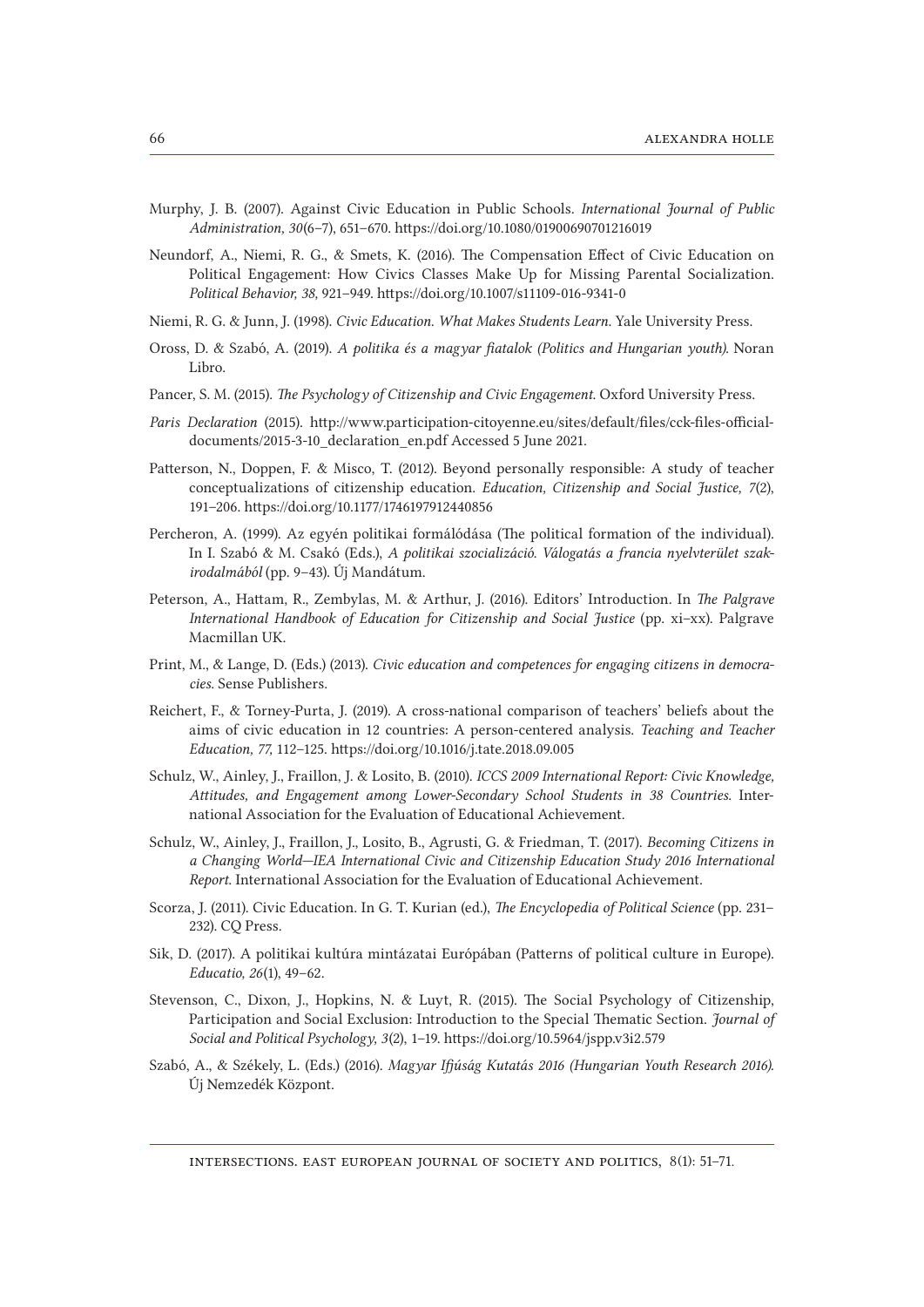- Szabó, I. (2009). A politikai szocializáció fragmentált modellje a rendszerváltás utáni Magyarországon (The fragmented model of political socialization in Hungary after the regime change). In G. Pusztai & M. Rébay (Eds.), *Kié az oktatáskutatás? Tanulmányok Kozma Tamás 70. Születésnapjára* (pp. 166–177). Csokonai.
- Szabó, I. (2013). Folyamatosságok a változásban: Kontinuitások a rendszerváltás utáni politikai szocializáció mintáiban (Continuities in change: Continuities in the patterns of political socialization after the regime change). *Metszetek*, *2*(2–3), 22–39.
- Torney-Purta, J., Lehmann, R., Oswald, H. & Schulz, W. (2001). *Citizenship and Education in Twenty-Eight Countries: Civic Knowledge and Engagement at Age Fourteen*. International Association for the Evaluation of Educational Achievement.
- Torney-Purta, J. (2002a). Patterns in the Civic Knowledge, Engagement, and Attitudes of European Adolescents: The IEA Civic Education Study. *European Journal of Education, 37*(2), 129–141. https:// doi.org/10.1111/1467-3435.00098
- Torney-Purta, J. (2002b). The School's Role in Developing Civic Engagement: A Study of Adolescents in Twenty-Eight Countries. *Applied Developmental Science, 6*(4), 203–212. [https://doi.](https://doi.org/10.1207/S1532480XADS0604_7) [org/10.1207/S1532480XADS0604\\_7](https://doi.org/10.1207/S1532480XADS0604_7)
- Verba, S., Schlozman, K. L. & Brady, H. E. (1995). *Voice and equality: Civic voluntarism in American politics*. Harvard University Press.
- Westheimer, J. & Kahne, J. (2004). What Kind of Citizen? The Politics of Educating for Democracy. *American Educational Research Journal, 41*(2), 237–269. [https://doi.org/10.3102%2F00028312041](https://doi.org/10.3102%252F00028312041002237) [002237](https://doi.org/10.3102%252F00028312041002237)
- Whiteley, P. (2014). Does Citizenship Education Work? Evidence from a Decade of Citizenship Education in Secondary Schools in England. *Parliamentary Affairs, 67*(3), 513–535. [https://doi.](https://doi.org/10.1093/pa/gss083) [org/10.1093/pa/gss083](https://doi.org/10.1093/pa/gss083)
- World Economic Forum (2016). *New Vision for Education: Fostering Social and Emotional Learning through Technology*. World Economic Forum.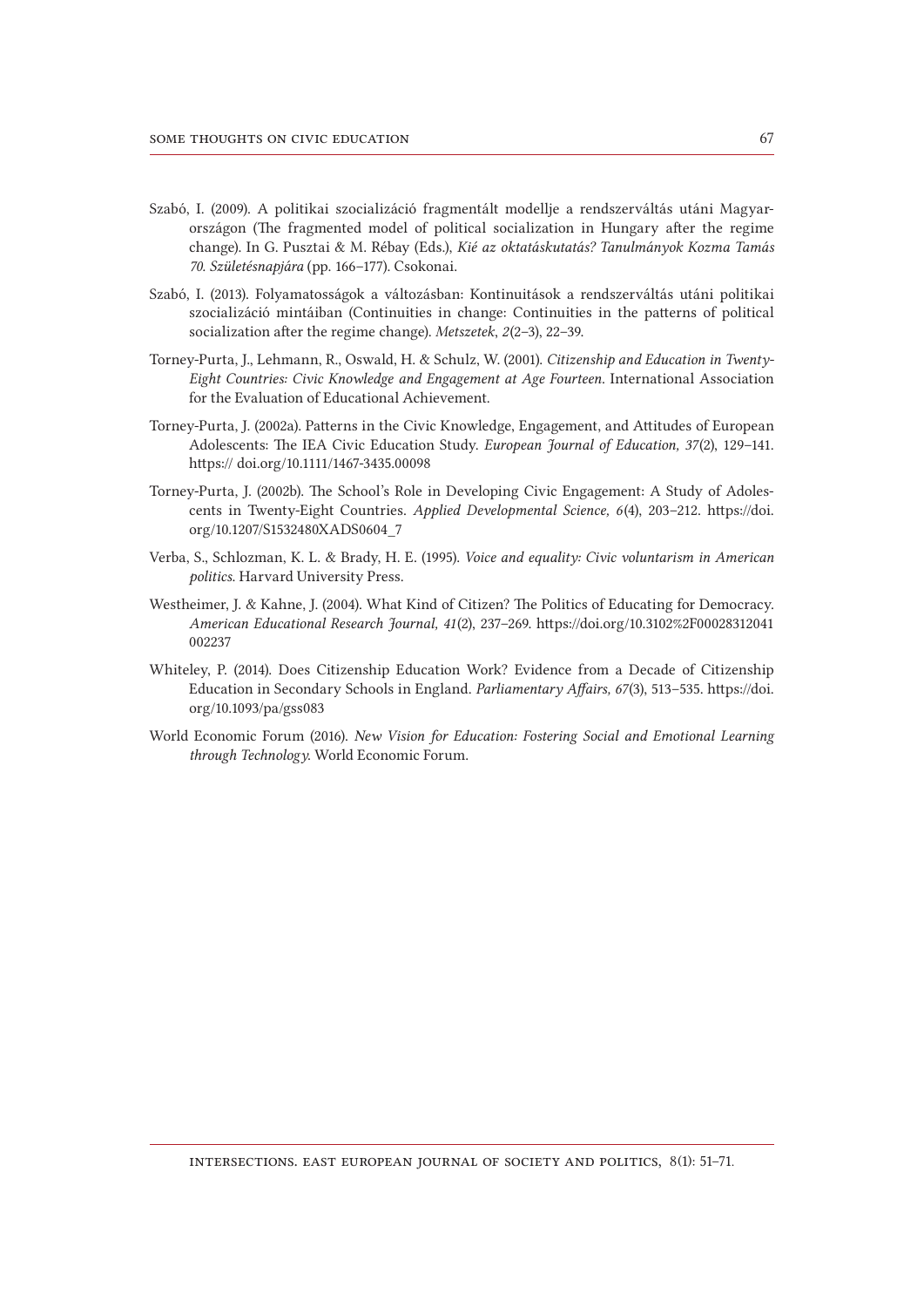## Annex

| An overview of empirical studies on the effects of civic education |  |  |  |
|--------------------------------------------------------------------|--|--|--|
|--------------------------------------------------------------------|--|--|--|

| <b>Study</b>                  | Form(s) of civic<br>education examined                                                                         | Measured outcome(s)                                                                                                                                                                                                                                                                           | Result(s)                                                                                                                                                                                                                                                                             |
|-------------------------------|----------------------------------------------------------------------------------------------------------------|-----------------------------------------------------------------------------------------------------------------------------------------------------------------------------------------------------------------------------------------------------------------------------------------------|---------------------------------------------------------------------------------------------------------------------------------------------------------------------------------------------------------------------------------------------------------------------------------------|
| Langton and Jennings,<br>1968 | Formal instruction                                                                                             | • political knowledge/<br>• sophistication<br>• political interest<br>• spectator politicization<br>• political discourse<br>political efficacy<br>political cynicism<br>• civic tolerance<br>• participation orientation                                                                     | • no overall effect on civic<br>outcomes<br>• positive impact on<br>the civic engagement<br>of African American<br>students                                                                                                                                                           |
| Niemi and Junn,<br>1998       | Formal instruction                                                                                             | • political knowledge<br>(factual knowledge<br>on NAEP civics<br>assessment)                                                                                                                                                                                                                  | - modest overall positive $\,$<br>effect<br>• higher amounts and<br>greater recency of civic<br>courses, a broader range<br>of topics and more dis-<br>cussion of current events<br>have additional positive<br>effects                                                               |
| Torney-Purta,<br>2002b        | Formal instruction<br>Explicit focus on<br>learning about voting<br>and elections<br>Open classroom<br>climate | • civic knowledge<br>• sense of engagement,<br>including willingness<br>to vote<br>• sense of efficacy                                                                                                                                                                                        | • explicit learning about<br>voting and elections is<br>positively associated with<br>willingness to vote<br>- open classroom climate is $% \left\vert \cdot \right\rangle$<br>positively associated with<br>both civic knowledge and<br>sense of engagement                          |
| Metz and Youniss,<br>2005     | Service-learning<br>(required)                                                                                 | • interest in and under-<br>standing of politics<br>- intended participation<br>in civic life, including<br>voting, various con-<br>ventional forms<br>(volunteering, joining<br>a civic organization)<br>and unconventional<br>forms (such as boycot-<br>ting a product<br>or demonstrating) | • positive effect on<br>students who were<br>less inclined to serve<br>(non-self-selected youth)<br>in three dimensions:<br>political interest<br>and understanding,<br>future voting and future<br>conventional civic<br>involvement<br>• no effect on students<br>inclined to serve |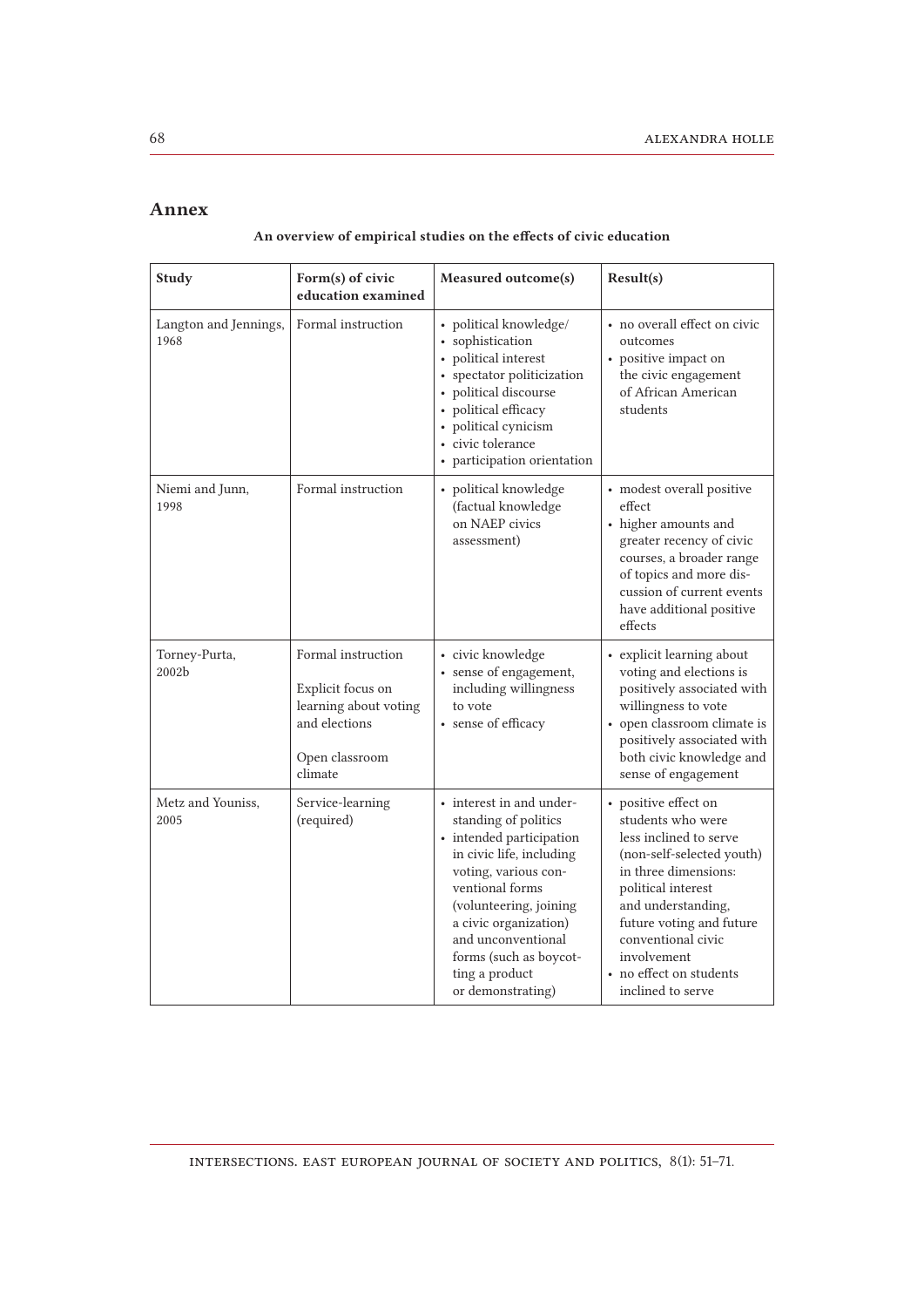| <b>Study</b>                 | Form(s) of civic<br>education examined                                                                                                                                              | Measured outcome(s)                                                                                                                  | Result(s)                                                                                                                                                                                                                                                                                                                                                                                                                                                                                                                                                                                                                                                                                               |
|------------------------------|-------------------------------------------------------------------------------------------------------------------------------------------------------------------------------------|--------------------------------------------------------------------------------------------------------------------------------------|---------------------------------------------------------------------------------------------------------------------------------------------------------------------------------------------------------------------------------------------------------------------------------------------------------------------------------------------------------------------------------------------------------------------------------------------------------------------------------------------------------------------------------------------------------------------------------------------------------------------------------------------------------------------------------------------------------|
| Campbell,<br>2008            | Open classroom<br>climate                                                                                                                                                           | • likelihood of voting<br>• illegal forms of political<br>expression<br>• civic knowledge<br>• appreciation of political<br>conflict | • open classroom climate<br>correlates with increased<br>political knowledge,<br>greater appreciation for<br>the role of conflict within<br>a democratic political<br>system and increased<br>likelihood of voting<br>• the relationship between<br>open classroom climate<br>and the likelihood of<br>illegal forms of political<br>expression is negative                                                                                                                                                                                                                                                                                                                                             |
| Green et al.,<br>2011        | Formal instruction<br>with an enhanced<br>civics curriculum<br>designed to promote<br>awareness and under-<br>standing of constitu-<br>tional rights and civil<br>liberties         | • knowledge about civil<br>liberties<br>• general political<br>knowledge<br>• attitudes towards<br>civil liberties                   | • positive effect on<br>knowledge about civil<br>liberties, while no effect<br>on general political<br>knowledge<br>• no effect on support for<br>civil liberties                                                                                                                                                                                                                                                                                                                                                                                                                                                                                                                                       |
| Gainous and Martens,<br>2012 | Various instruction-<br>al aspects of civic<br>education, including<br>instructional breadth,<br>social studies<br>frequency and<br>curricular breadth<br>Open classroom<br>climate | • political knowledge<br>• internal political efficacy<br>• external political efficacy<br>• voting intent                           | • a wider variety of in-<br>structional methods has a<br>positive effect on political<br>efficacy among students<br>from disadvantaged back-<br>grounds, but it impacts<br>their factual political<br>knowledge negatively<br>• more frequent social<br>studies have a positive<br>effect on disadvantaged<br>students in all dimen-<br>sions, except for internal<br>efficacy<br>• curricular breadth has<br>a positive effect in all<br>dimensions for disadvan-<br>taged students<br>• open classroom climate<br>has positive effects for<br>all students in every<br>dimension, except for<br>internal efficacy, which is<br>positively affected only in<br>the case of less privileged<br>students |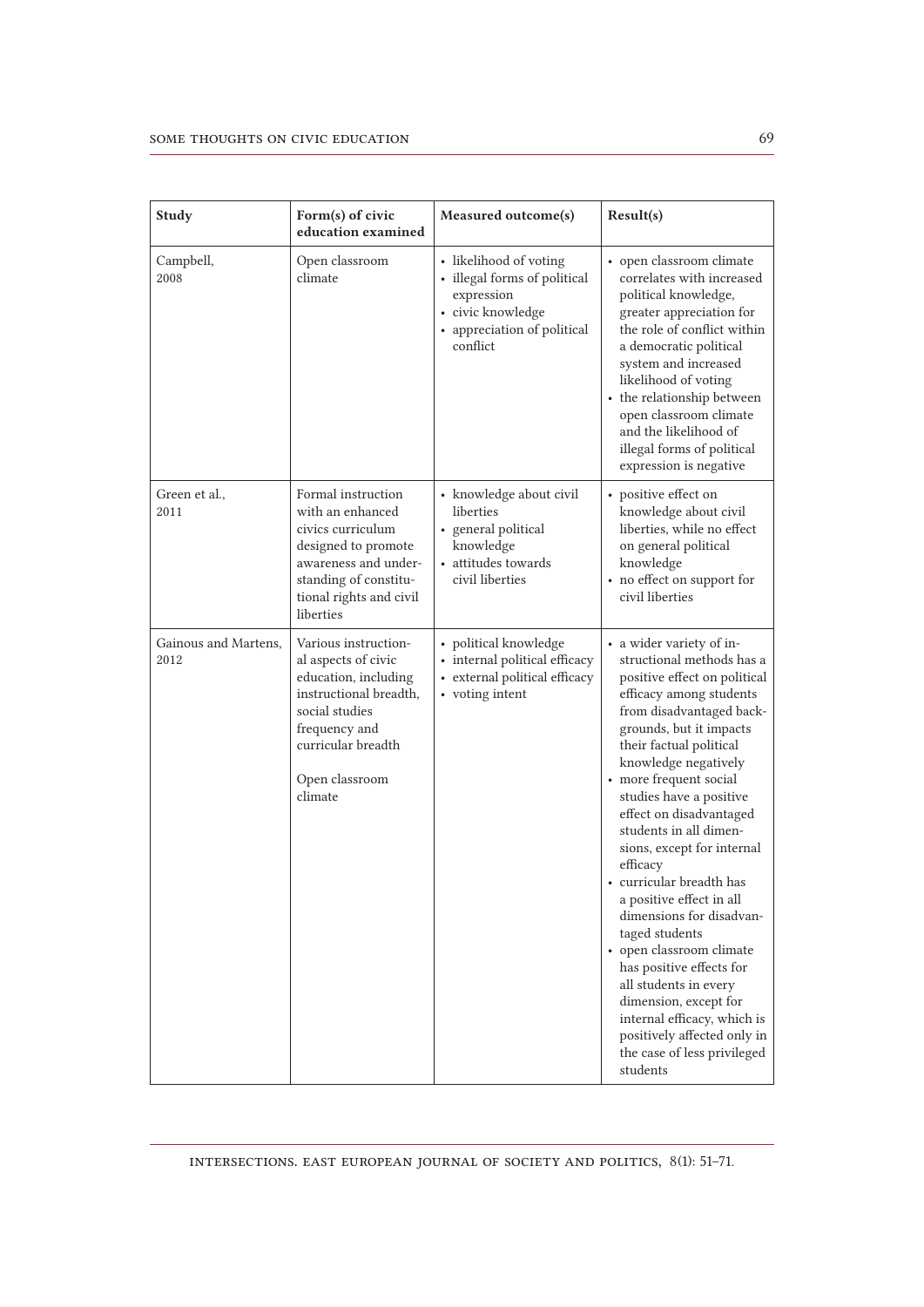| Study                                  | Form(s) of civic<br>education examined                                                                                                                                                                                                                                                                                                                                | Measured outcome(s)                                                                                                                           | Result(s)                                                                                                                                                                                                                                                                                                                                                                                                                                |
|----------------------------------------|-----------------------------------------------------------------------------------------------------------------------------------------------------------------------------------------------------------------------------------------------------------------------------------------------------------------------------------------------------------------------|-----------------------------------------------------------------------------------------------------------------------------------------------|------------------------------------------------------------------------------------------------------------------------------------------------------------------------------------------------------------------------------------------------------------------------------------------------------------------------------------------------------------------------------------------------------------------------------------------|
| Martens and Gainous,<br>2013           | Open classroom<br>climate<br>Traditional teaching<br>in civics courses<br>Active learning<br>strategies<br>(e.g., research projects<br>or simulations)<br>Using videos in<br>instruction                                                                                                                                                                              | • political knowledge<br>• external political<br>efficacy<br>• internal political efficacy<br>• intention to vote                             | • open classroom climate<br>has a positive effect on all<br>outcomes<br>• traditional teaching<br>increases internal political<br>efficacy and intention<br>to vote<br>• active learning has a<br>positive effect on internal<br>political efficacy,<br>but affects political<br>knowledge negatively<br>• videos increase political<br>knowledge                                                                                        |
| Kawashima-Ginsberg<br>and Levine, 2014 | High-quality civics<br>class (interactive,<br>using a variety of civic<br>education techniques)<br>Democratic school<br>climate<br>Required civics test<br>Explicit focus on<br>learning about voting<br>Main theme in social<br>studies was current<br>issues<br>Required service<br>learning<br>Discussion of the<br>problem's root cause<br>in the service project | • electoral engagement<br>• informed voting<br>• political knowledge                                                                          | • high-quality civics class<br>is a predictor of electoral<br>engagement and more<br>informed voting<br>• service-learning is<br>marginally beneficial as<br>regards informed voting,<br>if the root causes are<br>discussed, but has<br>a negative effect if<br>discussion is not part of<br>the experience<br>• high-quality civics<br>class did not matter<br>for political knowledge,<br>but learning about voting<br>predicted this |
| Whiteley, 2014                         | Formal instruction                                                                                                                                                                                                                                                                                                                                                    | • political efficacy<br>• sense of morality<br>political participation<br>• voluntary activity<br>• political values<br>• political knowledge | • medium-term positive<br>effects on efficacy,<br>political participation<br>and political knowledge                                                                                                                                                                                                                                                                                                                                     |